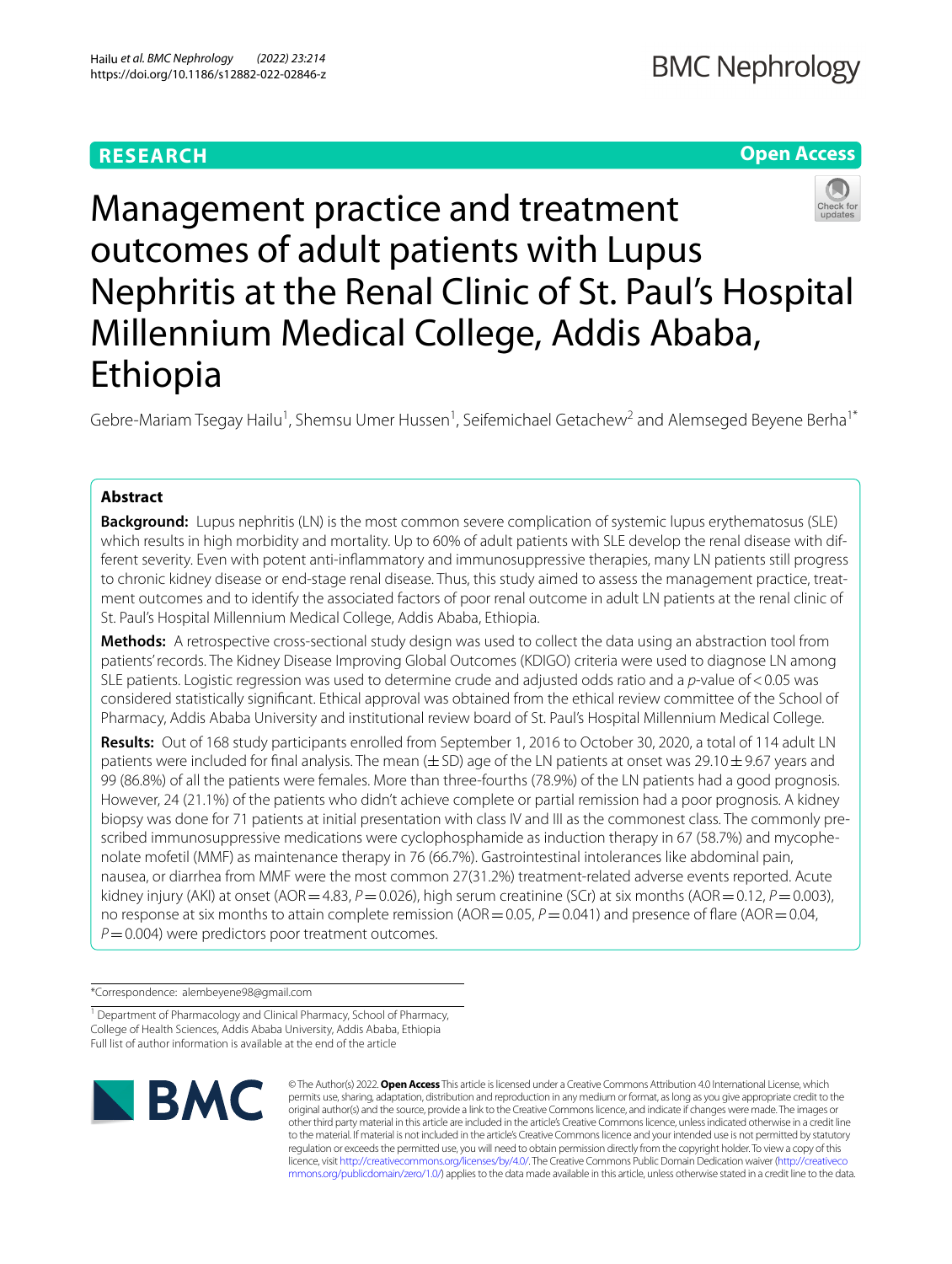**Conclusion:** Despite good response with the present immunosuppressive regimens, relapse, treatment-related complications and adverse events are major problems that require close monitoring**.** The results and identifed gaps of this study are used as an input to improve the management practice of LN in the study setting. Overall, this study is comparable with other fndings and strengthen the present available literatures.

**Keywords:** Lupus nephritis, Treatment outcome, Management practice, St. Paul's hospital millennium medical college

## **Background**

Systemic lupus erythematosus (SLE) is a severe autoimmune disorder characterized by the involvement of multiple organs. It is an autoimmune disorder in which the immune system attacks its own tissues, causing widespread infammation and tissue damage within the afected organs. It afects the joints, skin, brain, lungs, kidneys, and blood vessels. The degree or severity of the complications mainly depends on the area afected ranging from skin to various internal organs with a variety of symptoms. Lupus nephritis (LN) denotes a common and severe manifestation of SLE and could be a major factor exerting a negative impact on long-term renal and patient survival  $[1-3]$  $[1-3]$ . Renal involvement occurs in up to 60% of adult patients with SLE and is a major determinant for morbidity and mortality in these patients. Renal involvement in SLE carries a signifcant risk of morbidity and mortality, which is related to both disease and treatmentrelated complications [\[4](#page-12-2), [5](#page-12-3)]. SLE is a potentially severe autoimmune disorder that shows variations in incidence, prevalence, disease activity and prognosis according to race and ethnicity  $[6]$  $[6]$ . LN appears to be more prevalent in certain ethnic groups such as Asians, African Americans and Hispanics [\[7](#page-12-5), [8\]](#page-12-6).

As evidence showed that the onset of SLE and lupus flares may trigger by certain environment factors. Among these identifying the environmental risk factors associated with SLE is exposure to ultraviolet radiation, certain medication and hormonal preparations that may result in induce infammatory response, damage cells and appear clinical symptoms by activating the innate and adaptive immune system [[9,](#page-12-7) [10](#page-12-8)].

Photosensitivity is well known characteristic in both cutaneous and SLE and has been observed in more than 90% of lupus erythematosus patients following ultraviolet radiation. But, sun-induced organ involvement is rarely reported in lupus erythematosus. It's believed that sunburn-induced keratinocyte necrosis/apoptosis exposed intracellular antigens as trigger for the generation of autoantibodies that fnally mediated immune-complex nephritis [\[11,](#page-12-9) [12](#page-12-10)].

In Africa, an increase in the incidence and prevalence of SLE has been observed currently. Few studies indicate that this high frequency in the African population may be related to the high sun-exposure [\[13](#page-12-11), [14](#page-12-12)].

Immune complex-mediated LN is the most common cause of kidney disease in SLE. Due to an accumulation of autoantibody-containing immune complexes, the kidney becomes modestly or severely inflamed. Thrombotic microangiopathy, lupus podocytopathy, antiphospholipid antibody-induced vascular lesions and tubule interstitial nephritis are other mechanisms that lead to kidney damage. Renal biopsy is the 'gold standard' for diagnosis and classification of LN  $[15, 16]$  $[15, 16]$  $[15, 16]$  $[15, 16]$ . The clinical course of LN is heterogeneous and varies from mild subclinical disease to an aggressive course that may rapidly progress to end-stage renal disease (ESRD). The nature and severity of the clinical features of LN do not always predict the underlying histological severity. LN is the most common secondary glomerulonephritis leading to ESRD reported in many countries worldwide  $[17]$  $[17]$ . The prognosis of LN could be afected by several demographic, clinical, laboratory, and histological variables at disease presentation, as well as the therapeutic modalities used [[18\]](#page-12-16).

The overall goal of LN treatment is prevention of ESRD. To prevent ESRD, short-term treatment strategies have focused on complete or partial reversal of the clinical signs of kidney injury [\[19](#page-12-17)]. For this purpose, patients should be treated with an induction therapy with cyclophosphamide (CYC), in combination with corticosteroids, has been used efectively to induce remission in LN, but it has considerable adverse effects. Thus, there has been growing interest in the use of mycophenolate mofetil (MMF) as induction therapy, maintenance therapy, or both for patients with LN. Moreover, other immunosuppressive drugs such as tacrolimus or azathioprine (AZA) are now widely used for maintenance treatment of LN  $[20-22]$  $[20-22]$ . The use of immunosuppressive drugs, such as MMF, CYC, AZA, improves LN outcomes. These drugs are frequently used with corticosteroids. Because of their efectiveness in LN, immunosuppressive drugs reduce the cumulative corticosteroids dose and associated side efects. Immunosuppressive drugs difer from each other with respect to safety during pregnancy, administration route, frequency of dosing, and cost [[17,](#page-12-15) [23](#page-12-20)].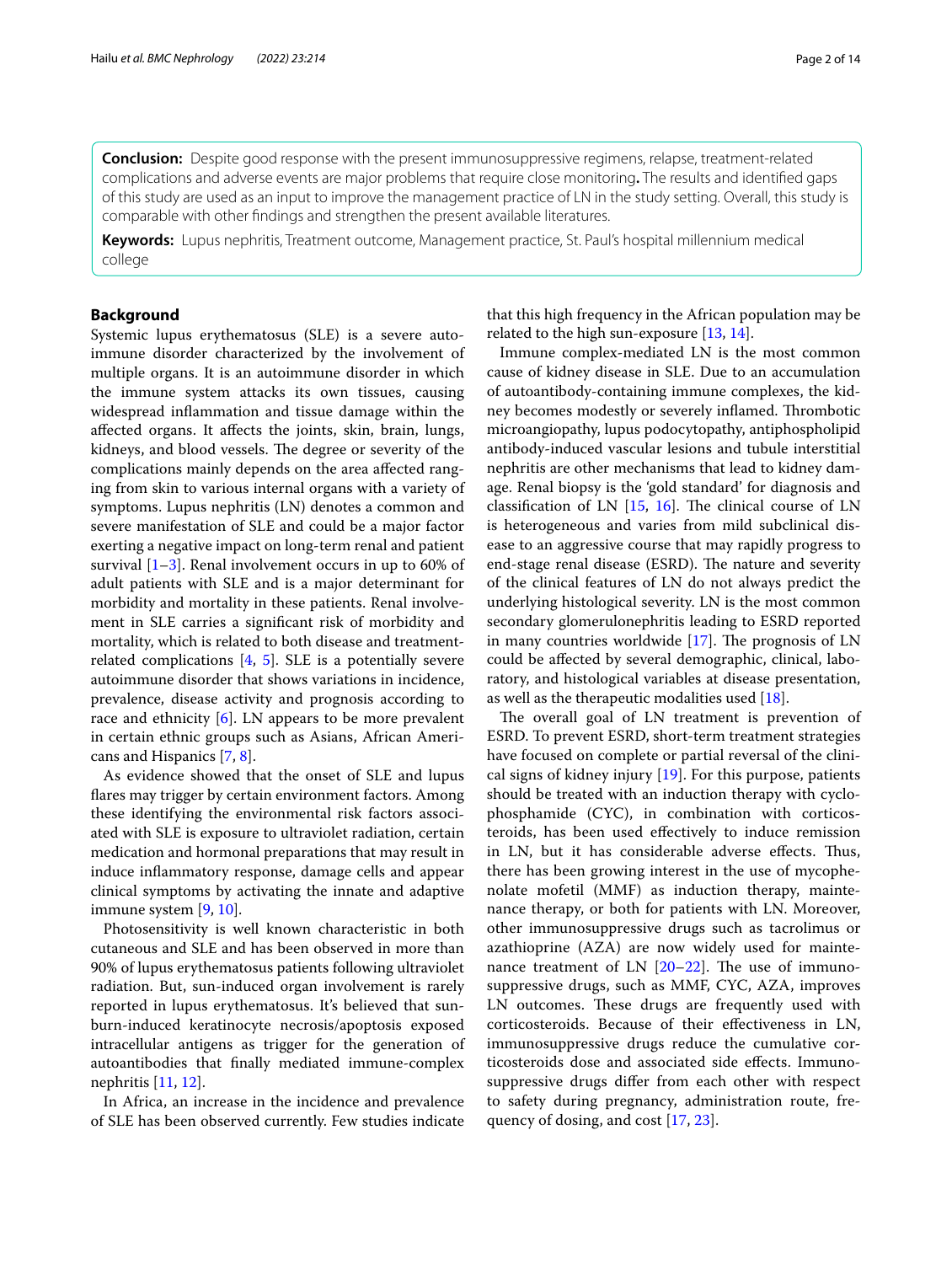Even if there has been signifcant improvement in patients and renal survival over the past years, the current immunosuppressive regimens still achieve suboptimal results, with unacceptable high rates of progression to ESRD, disease relapse rate and treatment related complications. Long-term use of high dose immunosuppressive agents has also resulted in signifcant toxicity [\[15](#page-12-13), [24\]](#page-12-21). Since immunosuppressive drugs are related to signifcant adverse events, special care should be tended to prevent infection like pneumocystis jirovecci pneumonia, and to prevent steroid-induced osteoporosis, gastrointestinal bleeding, dyslipidemia and hypertension [[25–](#page-12-22)[28\]](#page-12-23).

Moreover, there is a major diference in prevalence, disease severity, treatment response and clinical outcomes between LN patients from diferent racial and ethnic backgrounds  $[2]$  $[2]$ . The severity of disease has been also described to be increased in Africans and therefore the treatment and outcome of African patients with LN has not been rigorously assessed [\[29](#page-12-25)].

Treatment of SLE or LN patients in Africa is also restricted by the availability and cost of immunosuppressive drugs, and by the shortage of facilities for laboratory monitoring of patients like some serological tests and kidney biopsy. Thus, in resource limited countries, clinicians treating LN patients have limited choices of therapy and this may result in poor treatment outcomes [[30](#page-12-26)].

In addition to the high cost and limited availability of drugs, adherence to treatment is a problem among SLE or LN patients worldwide. Moreover, low levels of formal education and long distances to travel for specialist care, contribute to low follow-up rates and poor treatment outcomes [[31\]](#page-12-27).

Reducing morbidity and mortality associated with LN patients will require more rapid and complete control of infammatory kidney injury and minimization of LN fares. To improve the outcome of treatment in such patients, earlier diagnosis and treatment, identifying efective/safe drugs and improving patient compliance are important strategies. Thus, the present study aimed to assess the pattern of response to treatment in adult LN patients and to identify the associated factors for poor renal outcome at the renal clinic of St. Paul's Hospital Millennium Medical College, Addis Ababa, Ethiopia. The results and identifed gaps of this study will be used as an input for clinicians to improve the management of LN in Ethiopian health care settings.

## **Methods**

### **Study setting**

The study was conducted at the renal clinic of St. Paul's Hospital Millennium Medical College (SPHMMC) on patients diagnosed with LN. SPHMMC is located in Gulele Sub-city, Addis Ababa, Ethiopia, was inaugurated in 1968. SPHMMC provides healthcare and trains students in diferent biomedical and clinical departments. While the inpatient capacity is more than 700 beds, provides a service for an average of 1200 emergency and outpatient clients daily. The renal clinic also provides services on average 15 LN patients of follow up per month. Medical coverage for LN patients is provided by government (health insurance) or self-funded.

## **Study design and period**

A retrospective hospital based cross sectional study design was used to collect the data from October 26, 2020 to January 15, 2021. Data was collected by reviewing the medical records of lupus nephritis patients who attended the renal unit of SPHMMC from September 1, 2016 to October 30, 2020.

#### **Source and study population**

The source population was all LN patients who visited the renal clinic of St. Paul's Hospital Millennium Medical College. All LN patients who had a follow up in the renal clinic of SPHMMC during the study period and those who fulflled the inclusion criteria were recruited.

## **Sampling and sample size determination**

All adult LN patients who attended in the renal clinic of SPHMMC during the study period were included as the study participants. Convenience sampling method was used to collect the necessary data that fulflls the inclusion criteria.

## **Inclusion and exclusion criteria**

All lupus nephritis patients (SLE patients with renal involvement) that fulflls the Kidney Disease Improving Global Outcomes (KDIGO) criteria, age  $\geq$  18 years and patients who had at least six months of follow up at the clinic were the inclusion criteria.

Any glomerulonephritis (GN) not associated with SLE and patients who had incomplete medical records or lost to follow up were the exclusion criteria.

## **Data collection procedures and instrument**

The data abstraction tool was developed after reviewing similar published articles previously. A data abstraction format/tool was used to collect the necessary information from patient charts records. Health management information system (HMIS) patient registration book was used for accessing the card numbers.

Two clinical pharmacists were employed as data collectors. Prior to data collection, a one-day training was given to the data collectors about the aim of the study and detailed review of the data collection tool. The training was followed pre-testing of the tool by 5% of the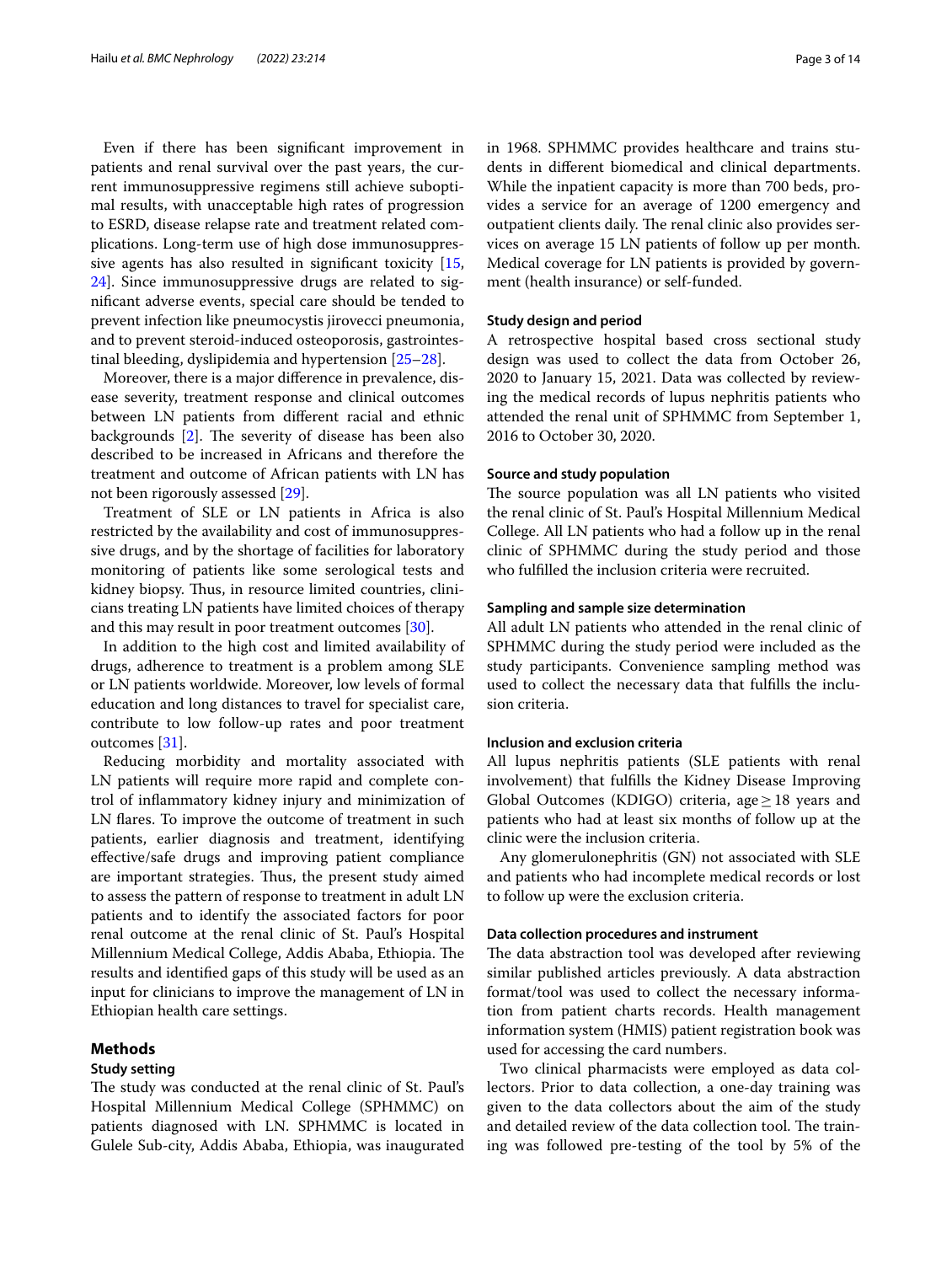sampling population. The investigators and the data collectors were then discussing lessons learnt from the pretest to modify and include the necessary information in the tool for further clarify some of the issues during the data collection process. Throughout the data collection process, the research team did close supervision. The collected data was checked on regular basis for completeness and consistency.

## **Data analysis and interpretation**

First, the data were checked for completeness and consistency. The data were cleaned, then entered to Statistical Package for Social Science (SPSS) window version 25 for analysis. Descriptive statistics included mean and standard deviation for continuous variables and frequency and percentage for categorical data was used to summarize socio-demographic and clinical characteristics of the study participants. Logistic regression analysis was performed to identify the independent predictors of treatment outcome of LN patients. After checking the absence of collinearity among variables, variables in univariate analysis with *p*-value≤0.25 were further analyzed in multivariate logistic regression to control the efect of confounders. Odds ratio (OR) was used to measure association of dependent and independent variables where 95% confdence interval (CI) and *P*<0.05 value was utilized to determine statistical signifcance.

## **Operational defnition**

### *Lupus nephritis*

An infammation which afects the nephrons within the kidneys as a result of the complication of SLE. The patient should fulfill the diagnosis of KDIGO criteria. These includes; proteinuria of 0.5 g/d and above, serum creatinine of 1.5 mg/dl and above or evidence of decreased or decreasing eGFR, active urinary sediment  $(≥5%$  RBC/  $HPF, \geq 5\%$  WBC/HPF cellular casts) and biopsy-proven LN [\[25](#page-12-22), [27](#page-12-28)].

## *Complete renal remission*

The KDIGO guideline defines complete remission as a reduction in proteinuria to <0.5  $g/g$  measured as the urine protein to creatinine ratio (UPCR) from 24-h urine collection and stabilization or improvement in kidney function  $(\pm 10 - 15\%$  of baseline) within 6 – 12 months of starting therapy, but could take more than 12 months [[27\]](#page-12-28).

## *Partial renal remission*

According to the KDIGO guideline partial remission is defned by a reduction in proteinuria by at least 50% and to<3 g/g measured as the UPCR from 24-h urine collection and stabilization or improvement in kidney function

## *No response/non responders*

Failure to achieve a partial or complete response within  $6 - 12$  months of starting therapy [\[27](#page-12-28)].

## *Baseline serum creatinine*

The initial value of serum creatinine recorded.

### *Good prognosis*

Patients that achieve complete or partial remission during the study period are used as favorable clinical outcomes.

### *Poor prognosis*

Patients that have no response, progression to ESRD or death at the end of the study period are used as unfavorable clinical outcomes.

## *Hypertension*

Blood pressure above or equal to 140/90 mmHg or using of antihypertensive medications on regular follow-up [[32](#page-12-29), [33\]](#page-12-30).

## *Leucopenia*

WBC count of  $<$  4000/mm<sup>3</sup> in the absence of other causes (at least once ruled out other causes).

#### *Thrombocytopenia*

Platelet count of <  $100,000/mm^3$  at least once ruled out other causes.

#### *Flare/relapse*

Defned as increase in active urinary sediments, proteinuria, and serum creatinine in patients who were previously in CR or PR.

### *Acute kidney injury (AKI)*

Defned as an abrupt decline in renal function, clinically manifesting during the LN diagnosis or after that based on increase in serum creatinine of  $\geq$  0.3 mg/dl or  $\geq$  50% within 48 h or urine output of <0.5 ml/kg/hours for >6 h over the course of hours to weeks.

## *Adverse drug events*

Harmful and unintended consequences of medication use that includes adverse drug reactions or medication errors [[34\]](#page-12-31).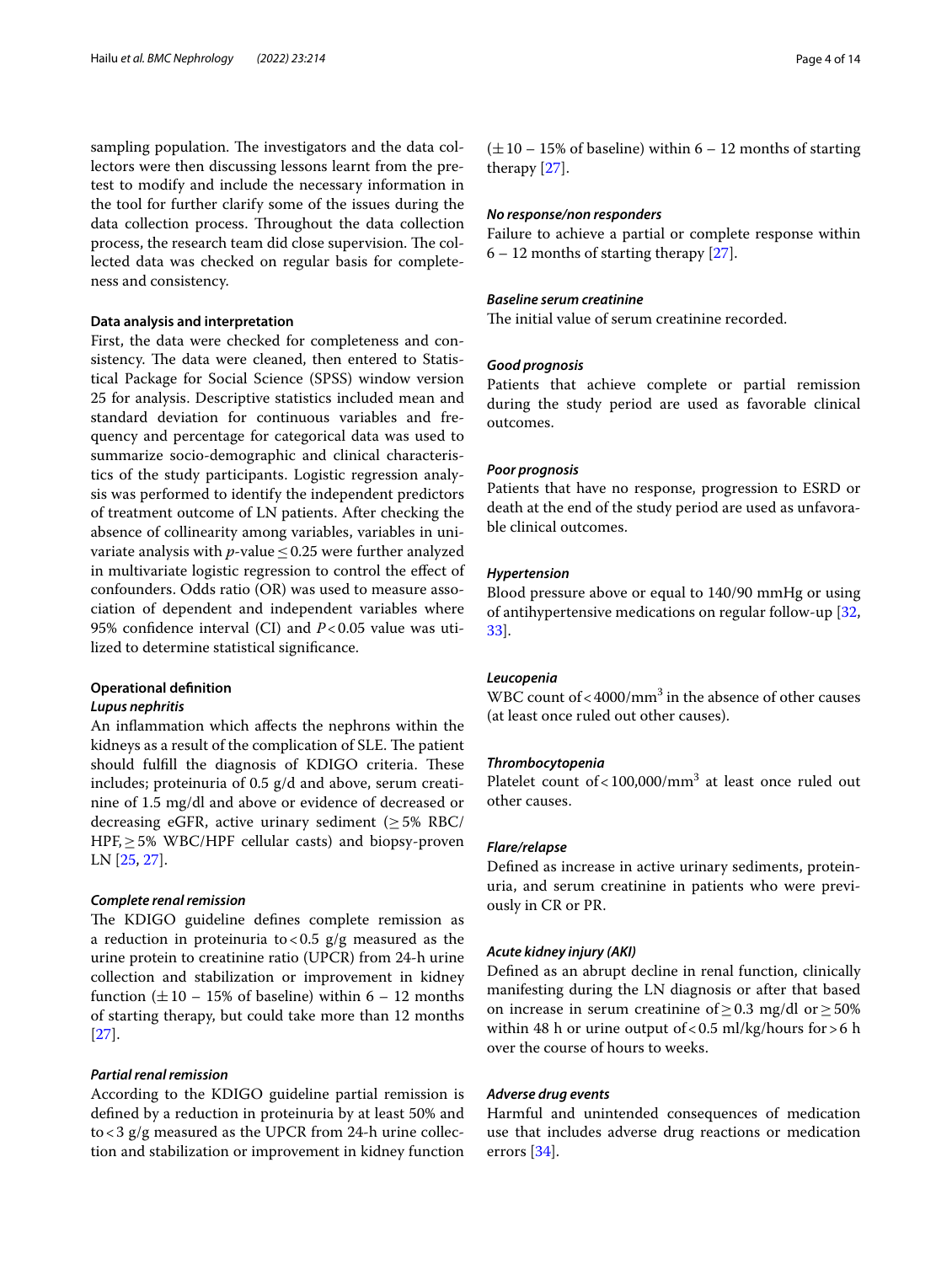## **Results**

## **Socio‑demographic, clinical and laboratory characteristics of patients**

From 168 study participants enrolled in this study, a total of 114 LN patients were included for fnal analysis and 54 were excluded because of incompleteness of data as well as lost to follow up. The mean  $(\pm SD)$  age at onset of LN was  $29.10 \pm 9.67$  vears and 99(86.8%) of all the patients were females with a female-to-male ratio of 6.6:1. More than half (56.1%) of the patients were lived in rural area.

<span id="page-4-0"></span>**Table 1** Socio-demographic characteristics of LN patients at the renal clinic of St. Paul's Hospital Millennium Medical College, Addis Ababa, Ethiopia from Sep, 2016 to Oct, 2020 (*n*=114)

| Variable                          |           | Frequency (%) | $Mean + SD$       |
|-----------------------------------|-----------|---------------|-------------------|
| Gender                            | Male      | 15(13.2)      |                   |
|                                   | Female    | 99(86.8)      |                   |
| Age (years)                       | $18 - 29$ | 64(56.1)      |                   |
|                                   | $30 - 49$ | 46(40.4)      |                   |
|                                   | $50 - 64$ | 4(3.5)        |                   |
| Residence                         | Rural     | 64(56.1)      |                   |
|                                   | Urban     | 50(43.9)      |                   |
| Mean follow up<br>period (months) |           |               | $77.93 \pm 17.15$ |

Out of the total 3(2.6%) of patients were smokers but the remaining was not known their status. Other sociodemographic characteristics like marital status, educational status and monthly income couldn't found from the patient's chart. The baseline socio-demographic characteristics are shown below (Table [1\)](#page-4-0).

At onset of LN patients, 97(85.1%) had body swelling (edema) and 53(46.5%) were hypertensive. Nephrotic syndrome or nephrotic range proteinuria was found in 76(66.7%) of LN patients at the initial presentation. Hematuria was found in 86(75.4%) of LN patients at the initial presentation. Acute kidney injury was also found in 48(42.1%) of LN patients as a complication at the initial presentation. Leucopenia 29(25.4%) and thrombocytopenia 19(16.7%) was found the common hematologic manifestations in LN patients. Antiphospholipid syndrome was diagnosed in 5(4.4%) of LN patients at the initial presentation.

Central nervous system manifestations as lupus cerebrities, skin manifestations as discoid lupus erythematous, pleural/pericardial effusion and rheumatoid arthritis were the common extra renal manifestations in these LN patients. Baseline clinical and laboratory parameters are shown in Table [2.](#page-4-1)

At the time of diagnosis of LN, mean  $(\pm SD)$  SBP and DBP were  $129.52 \pm 19.96$  and  $82.59 \pm 14.32$  mmHg,

<span id="page-4-1"></span>**Table 2** Clinical characteristics and co-morbid diseases of LN patients at the renal clinic of St. Paul's Hospital Millennium Medical College, Addis Ababa, Ethiopia from Sep, 2016 to Oct, 2020 (*n*=114)

| <b>Baseline characteristics</b>                            | $Mean + SD$      | Frequency (%) |
|------------------------------------------------------------|------------------|---------------|
| Age at diagnosis                                           | $29.10 \pm 9.67$ |               |
| Edema at onset (%)                                         |                  | 97(85.1)      |
| Hypertension at onset (%)                                  |                  | 53(46.5)      |
| Nephrotic syndrome ( $\geq$ 3.5 g/ 24 h urine protein) (%) |                  | 76(66.7)      |
| Antiphospholipid syndrome (%)                              |                  | 5(4.4)        |
| CNS manifestations (lupus cerebrities) (%)                 |                  | 10(8.8)       |
| Skin manifestations (discoid lupus erythematous) (%)       |                  | 13(11.4)      |
| Rheumatoid arthritis (%)                                   |                  | 15(13.2)      |
| Pleural/pericardial effusion (%)                           |                  | 22(19.3)      |
| Thrombocytopenia (%)                                       |                  | 19(16.7)      |
| Leucopenia (%)                                             |                  | 29(25.4)      |
| Thrombosis/venous (%)                                      |                  | 6(5.3)        |
| Anemia (%)                                                 |                  | 4(3.5)        |
| Hematuria (%)                                              |                  | 86(75.4)      |
| AKI (acute tubular necrosis, interstitial nephritis) (%)   |                  | 48(42.1)      |
| UTI and renal stone (%)                                    |                  | 7(6.1)        |
| Infection-related glomerulonephritis (%)                   |                  | 12(10.5)      |
| Tuberculosis (%)                                           |                  | 7(6.1)        |
| Other nonspecific symptoms (%) <sup>a</sup>                |                  | 21(18.4)      |

*SD* standard deviation, *CNS* central nervous system, *AKI* acute kidney injury, *UTI*=urinary tract infection

<sup>a</sup> Other symptoms (rash, oral ulcers, fever, fatigue)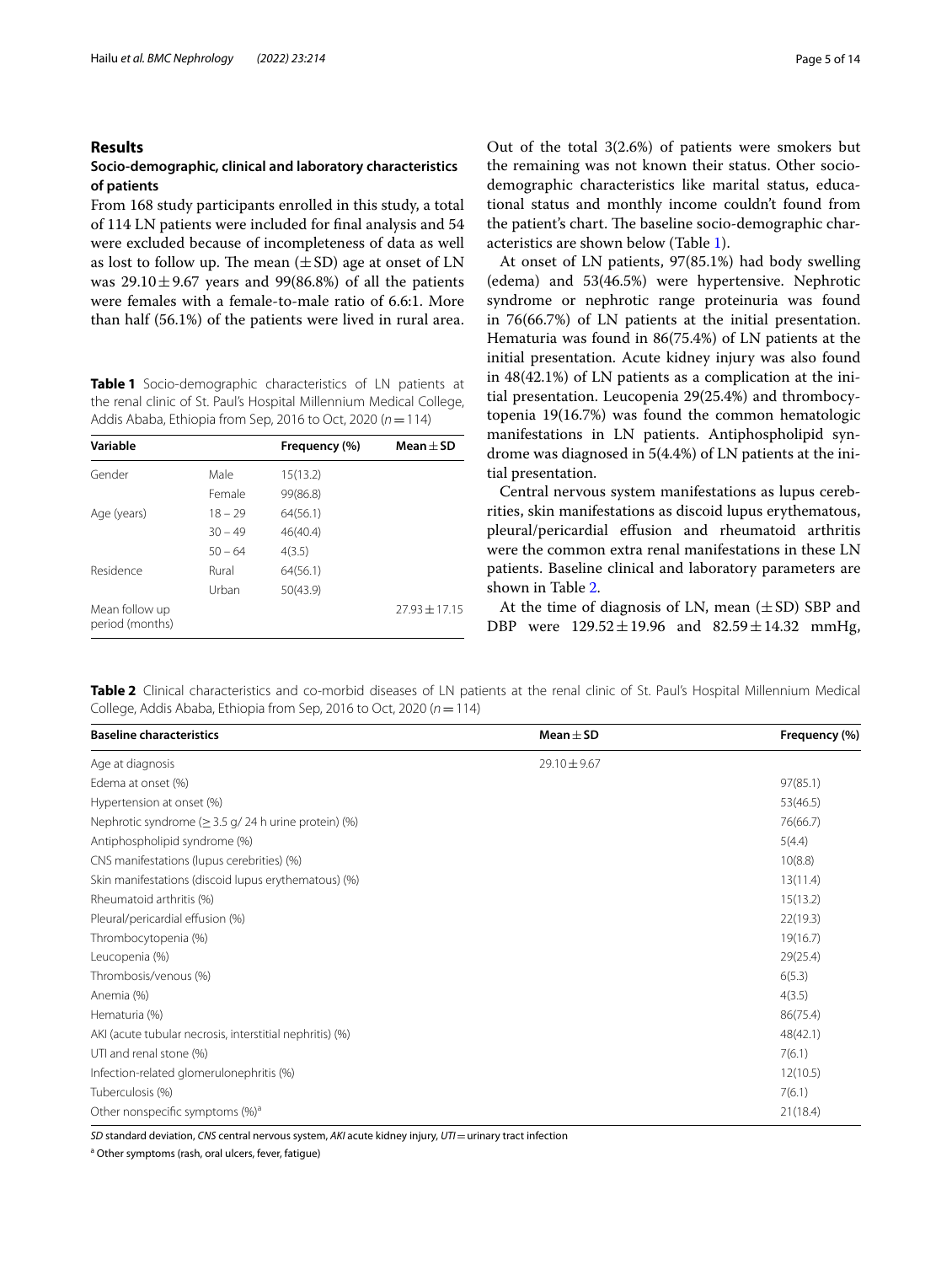respectively. The mean  $(\pm SD)$  baseline serum creatinine was  $2.45 \pm 2.17$  mg/dL and the mean  $(\pm SD)$  baseline 24-h urine protein was  $4.47 \pm 2.24$  g/day. At the initial presentation the mean  $(\pm SD)$  estimated glomerular filtration rate (eGFR) calculated using the Chronic Kidney Disease Epidemiology Collaboration (CKD-EPI) was 58.36 $\pm$ 42.31 ml/min. But 34(29.8%) was classified as stage 3 CKD patients and other baseline laboratory test results are shown in Table [3.](#page-5-0)

Kidney biopsy was done for 71 patients at initial presentation and most of them were classifed as class IV

<span id="page-5-0"></span>**Table 3** Baseline laboratory results of LN patients at the renal clinic of St. Paul's Hospital Millennium Medical College, Addis Ababa, Ethiopia from Sep, 2016 to Oct, 2020

| Variables                                         | Number of<br>patients (n) | Mean $\pm$ SD or % |
|---------------------------------------------------|---------------------------|--------------------|
| Hq (mg/dl)                                        | 114                       | $11.80 \pm 2.94$   |
| WBC $(x 10^3/mm^3)$                               | 114                       | $7.40 \pm 3.60$    |
| PLT ( $\times$ 10 <sup>3</sup> /mm <sup>3</sup> ) | 114                       | 259.88 ± 134.24    |
| ESR (mm/hour)                                     | 44                        | $56.22 \pm 36.51$  |
| Serum albumin (mg/dl)                             | 53                        | $2.77 \pm 0.64$    |
| Creatinine (mg/dl)                                | 114                       | $2.45 \pm 2.17$    |
| CKD-EPI eGFR (ml/min)                             | 114                       | $58.36 \pm 42.31$  |
| Urea (mg/dl)                                      | 114                       | $81.79 \pm 52.42$  |
| Urine proteins (g/24 h)                           | 114                       | $4.47 \pm 2.24$    |
| ANA (positive)                                    | 85                        | 74.6               |
| Anti-dsDNA (positive)                             | 31                        | 27.2               |
| $C3$ (low)                                        | 44                        | 38.6               |
| $C4$ (low)                                        | 38                        | 33.3               |
| LA (positive)                                     | 11                        | 9.6                |
| SBP at onset of LN (mmHg)                         | 114                       | $129.52 \pm 19.96$ |
| DBP at onset of LN (mmHg)                         | 114                       | 82.59±14.32        |
| Lupus class/kidney biopsy (%)                     | 71                        |                    |
| Class II                                          |                           | 3(4.2)             |
| Class III                                         |                           | 20(28.2)           |
| Class IV                                          |                           | 28(39.4)           |
| Class V                                           |                           | 5(7.0)             |
| Class III/V                                       |                           | 7(9.9)             |
| Class IV/V                                        |                           | 8(11.3)            |
| CKD-EPI eGFR Stages (%)                           | 114                       |                    |
| Stage 1                                           |                           | 25(21.9)           |
| Stage 2                                           |                           | 19(16.7)           |
| Stage 3                                           |                           | 34(29.8)           |
| Stage 4                                           |                           | 20(17.5)           |
| Stage 5                                           |                           | 16(14.0)           |
| Mean follow up period (months)                    | 114                       | $27.93 \pm 17.15$  |

*SD* standard deviation, *Hg* hemoglobin, *WBC* white blood cells, *PLT* platelets, *ESR* erythrocyte sedimentation rate, *CKD-EPI eGFR* chronic kidney disease epidemiology collaboration estimated glomerular fltration rate, *ANA* antinuclear antibody, *Anti-dsDNA* anti-double strand DNA, *C3&C4* complement levels, *LA* lupus anticoagulants, *SBP* systolic blood pressure, *DBP* diastolic blood pressure

28(39.4%) followed by class III 20(28.2%). Serology tests done at the onset includes; 85(74.6%) were antinuclear antibody (ANA) positive, 31(27.2%) were anti-doublestranded DNA antibody (Anti-dsDNA) positive and 11(9.6%) were lupus anticoagulants (LA) positive. Complement level determinations were also done for C3 (low) and C4 (low) which accounts for 44(38.6%) and 38(33.3%), respectively.

## **Treatment regimen and treatment associated adverse events**

Diferent immunosuppressive regimens were used as induction and maintenance phase therapy in confrmed or presumed LN patients. Most proliferative LN were given pulse steroids with 500–1000 mg IV infusion methylprednisolone or oral prednisolone at 2 mg/kg for 3 days and then continued with prednisolone of 1 mg/kg/day. After that prednisolone is tapered at 1 mg/kg within one to three months according to the response criteria for LN or LN disease activity. In stable patients' prednisolone was tapered to 5 mg daily and continued indefnitely as maintenance. The induction and maintenance regimens were depicted in Table [4.](#page-5-1)

CYC was given as induction treatment for 67(58.7%) LN patients followed by 34(29.8%) was taken MMF. For the maintenance therapy 76(66.7%), 32(28.1%) and 14(12.2%) of LN patients took MMF, CYC and AZA, respectively. Rituximab and tacrolimus were given in refractory LN patients. CYC dosing was based on the National Institute of Health (NIH) regimen, which is IV

<span id="page-5-1"></span>**Table 4** Immunosuppressive regimens used for induction and maintenance phase therapy in LN patients at the renal clinic of St. Paul's Hospital Millennium Medical College, Addis Ababa, Ethiopia from Sep, 2016 to Oct, 2020 (*n*=114)

| Phase (type of therapy) | Frequency (%) |  |
|-------------------------|---------------|--|
| Induction               |               |  |
| Pred only               | $6(5.3\%)$    |  |
| $Pred + CYC$            | 67(58.7%)     |  |
| $Pred + MMF$            | 34(29.8%)     |  |
| $Pred + TAC$            | 3(2.6%)       |  |
| $Pred + TAC + MMF$      | $2(1.8\%)$    |  |
| $Pred + RTX$            | $8(7.1\%)$    |  |
| Maintenance             |               |  |
| $Pred + MMF$            | 76(66.7%)     |  |
| $Pred + AZA$            | 14(12.2%)     |  |
| $Pred + CYC$            | 32(28.1%)     |  |
| $Pred + TAC$            | $1(0.9\%)$    |  |
| $Pred + MMF + TAC$      | $1(0.9\%)$    |  |
| $Pred + RTX$            | 4(3.5%)       |  |
|                         |               |  |

*Pred* prednisolone, *CYC* cyclophosphamide, *MMF* mycophenolate mofetil, *TAC* tacrolimus, *AZA* azathioprine, *RTX* rituximub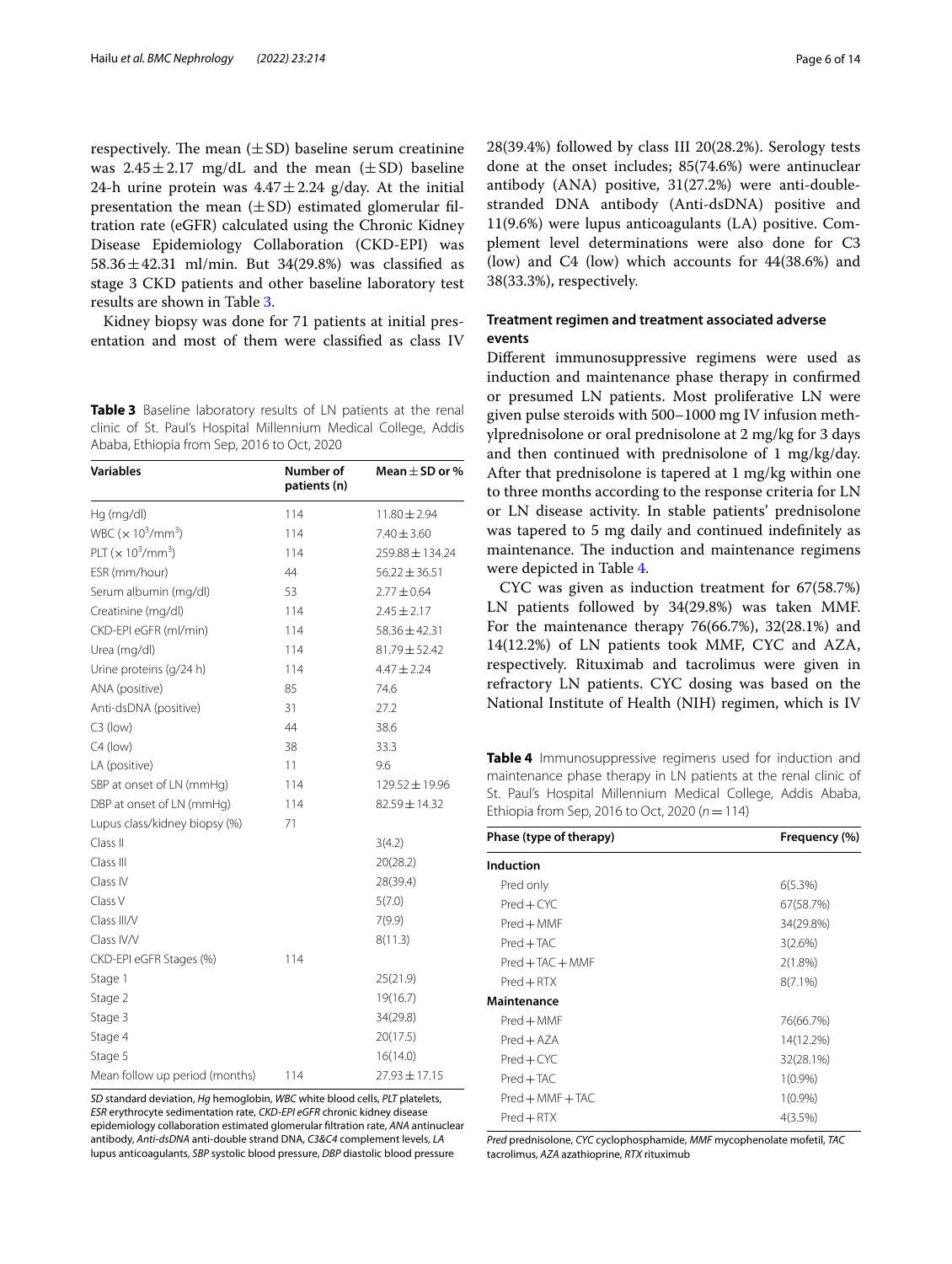$0.5 - 1$  g/m2 monthly for six months. MMF starting dose was 500 to 1000 mg twice daily according to their disease activity. AZA dose was given from 50 to 100 mg daily.

Adverse events reported from the diferent regimens during the study period according to the treating physicians include gastrointestinal (GI) intolerance (abdominal pain, nausea, diarrhea), peptic ulcer, cushingoid appearance, diabetes mellitus, leucopenia, psychosis, cataract/glaucoma, infection (candidiasis, herpes, urinary tract infection) and pleural efusion. GI intolerance presented as abdominal pain, nausea or diarrhea was the most common 27(31.2%) adverse efect followed by leucopenia 15(17.4%). The GI intolerance manifested as abdominal pain, nausea, and diarrhea was reported as the side efects of MMF. Cushingoid appearance, diabetes mellitus, peptic ulcer, psychosis and cataract/glaucoma was reported due to steroid (prednisolone) use. Leucopenia was reported from cyclophosphamide, MMF and AZA. Ocular disorder also reported from the use of chloroquine. Table [5](#page-6-0) below indicates the diferent types of adverse events reported.

## **Management practice of comorbidities and complications in LN patients**

In the management of LN patients' adjunctive therapies should be considered to minimize risk of complications related from the disease or from the regimens. It was found that 98(86%) of LN patients were taken the available antimalarial therapy chloroquine in our setup. The dose of chloroquine given is 250 mg on daily basis. Kidney protective regimens with either angiotensin enzyme inhibitor (ACEI) or angiotensin receptor blockers (ARBs) were prescribed to 87.7% of LN patients. The most common ACEI/ARBs prescribed in this study setting were

<span id="page-6-0"></span>**Table 5** Adverse events occurred during the treatment of LN patients at the renal clinic of St. Paul's Hospital Millennium Medical College, Addis Ababa, Ethiopia from Sep, 2016 to Oct, 2020 (*n*=86)

| <b>Adverse events</b>                             | Frequency (%) |  |
|---------------------------------------------------|---------------|--|
| Cushingoid appearance                             | 9(10.5)       |  |
| Diabetes mellitus                                 | 8(9.3)        |  |
| Peptic ulcer                                      | 11(12.8)      |  |
| Psychosis                                         | 7(8.1)        |  |
| Cataract/glaucoma                                 | 4(4.7)        |  |
| Gl intolerance (abdominal pain, nausea, diarrhea) | 27(31.2)      |  |
| Leucopenia                                        | 15(17.4)      |  |
| Infection (candidiasis, herpes, UTI)              | 4(4.7)        |  |
| Pleural effusion                                  | 1(1.2)        |  |

*GI* gastrointestinal, *UTI* urinary tract infection

enalapril, lisinopril, losartan and irbesartan with tolerated dose (See in Table [6](#page-6-1)).

Antihypertensive agents in LN patients were used to achieve blood pressure goal and to control proteinuria. The most common antihypertensive drugs prescribed for LN patient includes calcium channel blockers, beta blockers, diuretics and hydralazine. The most prescribed antilipemic agents were atorvastatin and simvastatin. The common anticoagulants prescribed to LN patient include warfarin, unfractionated heparin (UFH), enoxaparin, aspirin and tranexamic acid. Cotrimoxazole was prescribed in 67.5% of LN patients for pneumocystis jiroverci pneumonia prophylaxis.

Chronic use of steroid in both high and low dose is associated with a lot of complications. In our study 57.9% of LN patients were used proton pump inhibitors (PPI) for peptic ulcer prophylaxis. The other common medications used for comorbidities and complications of LN patients are antidiabetic agents, antianemic agents, antirheumatics, dermatologic agents and antituberculosis.

<span id="page-6-1"></span>**Table 6** Other medications/adjuvant drugs prescribed for co-morbid disease for LN patients at the renal clinic of St. Paul's Hospital Millennium Medical College, Addis Ababa, Ethiopia from Sep, 2016 to Oct, 2020 (*n*=114)

| <b>Medications</b>                                            | Frequency (%) |  |
|---------------------------------------------------------------|---------------|--|
| Anti-malarial therapy <sup>a</sup>                            | 98(86)        |  |
| Kidney protective regimens b                                  | 100(87.7)     |  |
| Antihypertensive drugs <sup>c</sup>                           | 70(61.4)      |  |
| Diuretics <sup>d</sup>                                        | 72(63.2)      |  |
| Antilipemic agents <sup>e</sup>                               | 38(33.3)      |  |
| Anticoagulants <sup>f</sup>                                   | 39(34.2)      |  |
| Prophylaxis for pneumocystis jiroverci pneumonia <sup>9</sup> | 77(67.5)      |  |
| PPIs/antacids <sup>h</sup>                                    | 66(57.9)      |  |
| Antidiabetics <sup>i</sup>                                    | 10(8.8)       |  |
| Antianemic agents <sup>j</sup>                                | 22(19.3)      |  |
| Dermatologic agents <sup>k</sup>                              | 27(23.7)      |  |
| Anticonvulsants/antidepressants <sup>1</sup>                  | 3(2.6)        |  |

<sup>a</sup> chloroquine

**b** ACEIs (enalapril, lisinopril), ARBs (losartan, irbesartan)

c calcium channel blockers (amilodipine, nifedipine, verapamil), beta blockers (metoprolol, carvedilol, labetalol, atenolol), hydralazine

- <sup>d</sup> furosemide, hydrochlorothiazide, spironolactone
- e atorvastatin, simvastatin
- f warfarin, UFH, enoxaparin, aspirin, tranexamic acid
- <sup>g</sup> cotrimoxazole
- h omeprazole, pantoprazole, esmoprazol, ranitidine
- i insulin, metformin
- <sup>j</sup> ferrous sulphate, ferrous gluconate, epoitin alpha, cyanocobalamine
- k fluconazole, terbinafin, miconazole, sunscreens and emollients
- <sup>1</sup> sertraline, phenytoin, diazepam

*ACEIs* angiotensin converting enzyme inhibitors, *ARBs* angiotensin receptor blockers, *UFH* unfractionated heparin, *PPIs* proton pump inhibitors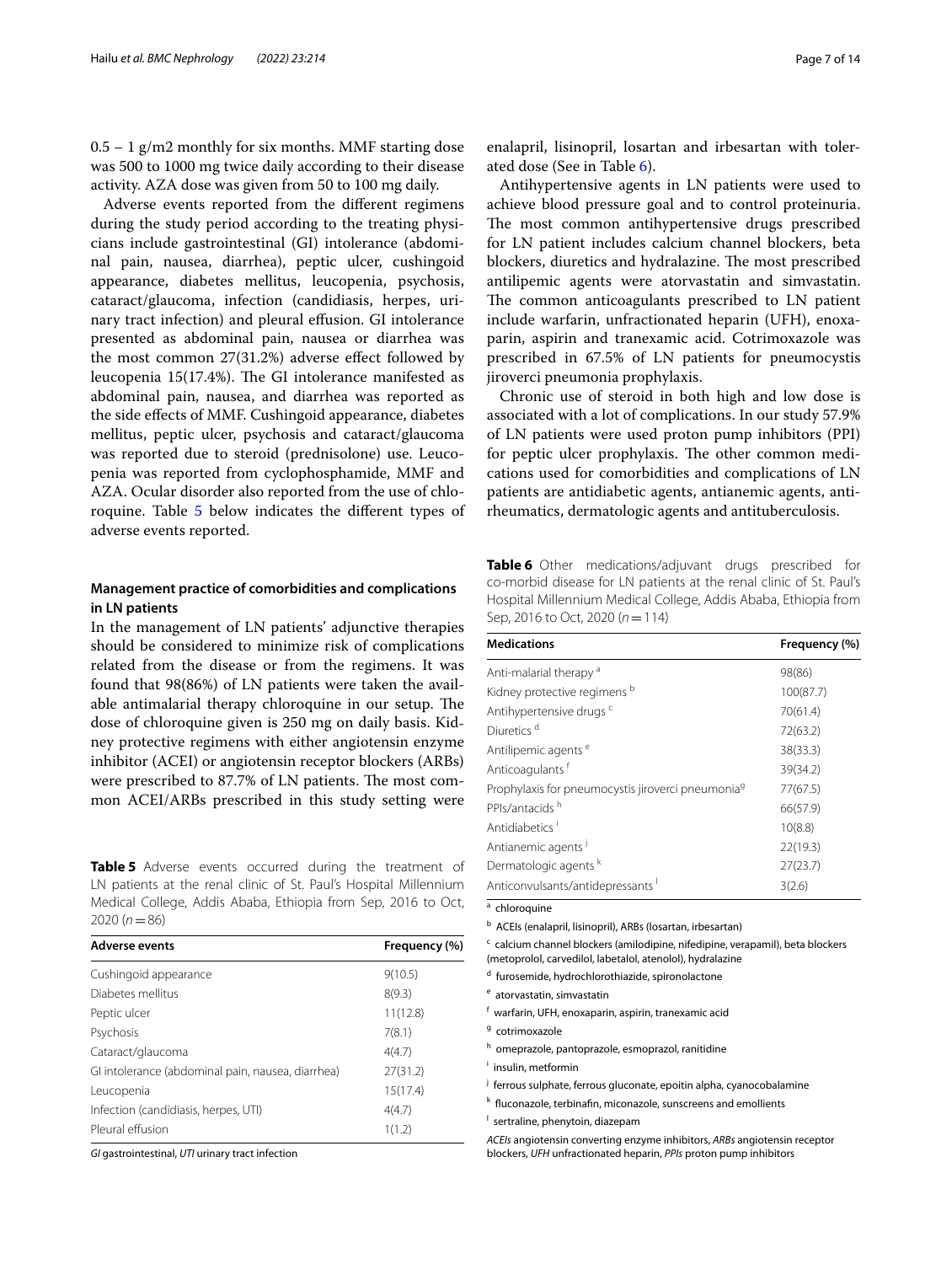

## <span id="page-7-0"></span>**Treatment outcome**

As shown in Fig. [1,](#page-7-0) 40(35.1%) patients achieved complete remission, 7(6.14%) patients progressed/reached to ESRD and death occurred in 4(3.51%) patients. Moreover, out of the total LN patients, more than three-fourth (78.9%) of them had a good prognosis, that have a complete or partial remission (See in Fig. [2\)](#page-7-1).

Exacerbation or worsening of edema 23(29.9%) and relapse 20(26.0%) were found the common hospitalization events and reason for admission during the study period (See in Table [7\)](#page-7-2).

## **Factors associated with treatment outcome**

Univariate analysis showed that gender, hypertension at onset, AKI at onset, baseline SCr value, baseline 24-h urine protein, six-month SCr value, response at sixmonth, hospitalization events and presence of fare have been revealed p-value which was less than 0.25 (Table [8](#page-8-0)) and they were incorporated for multivariate binary

<span id="page-7-1"></span>

<span id="page-7-2"></span>**Table 7** Hospitalization events and reason of admissions in LN patients at the renal clinic of St. Paul's Hospital Millennium Medical College, Addis Ababa, Ethiopia from Sep, 2016 to Oct, 2020 (*n*=77)

| <b>Hospitalization events</b>     | Frequency (%) |
|-----------------------------------|---------------|
| Due to LN flare / relapse         | 20(26.0)      |
| Exacerbation / worsening of edema | 23(29.9)      |
| Acute kidney injury               | 11(14.3)      |
| Increased blood pressure          | 6(7.8)        |
| Infection                         | 11(14.3)      |
| Deep vein thrombosis              | 2(2.6)        |
| Severe anemia                     | 4(5.2)        |

logistic regressions. According to the multivariate analysis, four variables were signifcantly associated with the treatment outcomes. Those statistically significant correlations with the treatment outcomes were found in AKI at onset, six-month SCr value, response at six-month and presence of flare.

LN patients presented with initial AKI or later as a complication was result in poor prognosis (Adjusted Odds Ratio (AOR)=4.83; 95% CI: 1.207–19.286,  $P=0.026$ )). From the AOR for AKI indicates that patients who had AKI were found to be 4.8 times higher odds of poor prognosis than those without. A signifcant association was found between poor prognosis of LN patients and the six-month value of SCr (AOR=0.12; 95% CI: 0.030–0.475, *P*=0.003). LN patients who had increased six-month value of SCr were found 12% higher risk of poor prognosis than those who had decreased six-month SCr from the baseline. Complete remission at six-month results in a good prognosis at the end of treatment  $(AOR = 0.05; 95\% \text{ CI:}$ 0.003–0.891,  $P = 0.041$ ). Any history of relapse or flares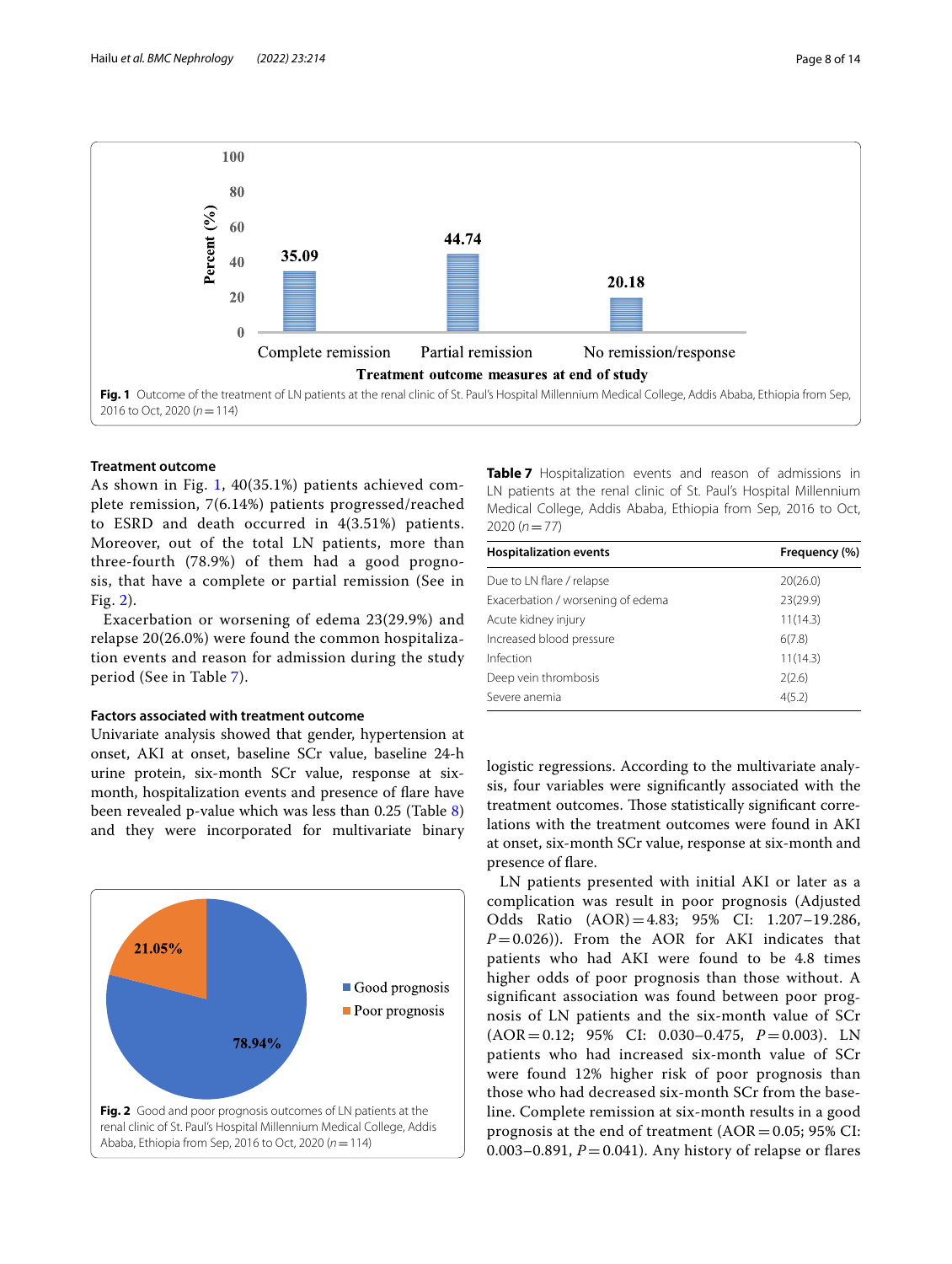<span id="page-8-0"></span>**Table 8** Univariate and multivariate logistic regression analysis of factors associated with treatment outcome among patients with lupus nephritis on follow up at St. Paul's Hospital Millennium Medical College, Addis Ababa, Ethiopia from Sep, 2016 to Oct, 2020  $(n=114)$ 

| <b>Outcome variables</b>         | <b>Treatment outcome</b> |                          | Univariate analysis    |         | Multivariate analysis |           |
|----------------------------------|--------------------------|--------------------------|------------------------|---------|-----------------------|-----------|
|                                  | Good prognosis,<br>n (%) | Poor prognosis,<br>n (%) | <b>COR(95%CI)</b>      | P-value | <b>AOR(95% CI)</b>    | P-value   |
| Gender                           |                          |                          |                        |         |                       |           |
| Male                             | 14(12.3)                 | 1(0.9)                   | $0.236(0.029 - 1.892)$ | 0.17    | $0.07(0.003 - 1.537)$ | 0.091     |
| Female                           | 76 (66.7)                | 23 (20.2)                | 1.000                  |         | 1.000                 |           |
| Hypertension at onset            |                          |                          |                        |         |                       |           |
| Yes                              | 38(33.3)                 | 15(13.2%)                | $0.438(0.174 - 1.107)$ | 0.08    | $0.58(0.155 - 2.196)$ | 0.425     |
| <b>No</b>                        | 52(45.6)                 | 9(7.9)                   | 1.000                  |         | 1.000                 |           |
| AKI at onset                     |                          |                          |                        |         |                       |           |
| Yes                              | 30(26.3)                 | 18(15.8)                 | $6.00(2.158 - 16.683)$ | 0.001   | 4.83(1.207-19.286)    | 0.026     |
| No                               | 60(52.6)                 | 6(5.3)                   | 1.000                  |         | 1.000                 |           |
| Baseline SCr. (mg/dl)            |                          |                          |                        |         |                       |           |
| $>1.5$ mg/dl                     | 44(38.6)                 | 18(15.8)                 | $0.319(0.116 - 0.877)$ | 0.027   | $0.73(0.195 - 2.760)$ | 0.647     |
| $<$ 1.5 mg/dl                    | 46(40.4)                 | 6(5.3)                   | 1.000                  |         | 1.000                 |           |
| Baseline urine proteins (g/24 h) |                          |                          |                        |         |                       |           |
| $>$ 3.5 g                        | 58(50.9)                 | 20(17.5)                 | 3.036(0.956-9.635)     | 0.06    | $1.15(0.258 - 5.171)$ | 0.851     |
| $<$ 3.5 g                        | 32(28.1)                 | 4(3.5)                   | 1.000                  |         | 1.000                 |           |
| Six month SCr value              |                          |                          |                        |         |                       |           |
| $>1.5$ mg/dl                     | 12(10.5)                 | 16(14.0)                 | $0.077(0.027 - 0.218)$ | 0.000   | $0.12(0.030 - 0.475)$ | $0.003*$  |
| $<$ 1.5 mg/dl                    | 78(68.4)                 | 8(7.0)                   | 1.000                  |         | 1.000                 |           |
| Response at six month            |                          |                          |                        |         |                       |           |
| <b>CR</b>                        | 23(20.2)                 | 1(0.9)                   | $0.127(0.016 - 0.991)$ | 0.049   | $0.05(0.003 - 0.891)$ | 0.041     |
| No CR                            | 67(58.8)                 | 23(20.2)                 | 1.000                  |         | 1.000                 |           |
| Hospitalization events           |                          |                          |                        |         |                       |           |
| Yes                              | 29(25.4)                 | 15(13.2)                 | 3.506(1.373-8.950)     | 0.009   | $0.32(0.054 - 1.846)$ | 0.200     |
| <b>No</b>                        | 61(53.5)                 | 9(7.9)                   | 1.000                  |         | 1.000                 |           |
| Presence of flare                |                          |                          |                        |         |                       |           |
| Yes                              | 8(7.0)                   | 12(10.5)                 | $0.098(0.033 - 0.287)$ | 0.000   | $0.04(0.005 - 0.374)$ | $0.004^*$ |
| No                               | 82(71.9)                 | 12(10.5)                 | 1.000                  |         | 1.000                 |           |

*COR* crude odds ratio, *AOR* adjusted odds ratio, *CI* confdence interval, *AKI* acute kidney injury, *SCr* serum creatinine, *CR* complete remission

 $*$  significant association ( $p < 0.05$ )

during treatment of LN patients results in poor prognosis and for additional immunosuppressive treatments (AOR=0.04; 95% CI: 0.005–0.374, *P*=0.004).

## **Discussion**

In this study, medical records of 114 LN patients were retrospectively evaluated to assess the management practice and treatment outcome of LN. All the patients were evaluated using the KDIGO criteria for the treatment outcome and associated factors. Based on these criteria 78.9% of the LN patients had good prognosis and 21.1% patients were found to have poor prognosis. According to the results of this study females were found dominant in number with a female-to-male ratio of 6.6:1 and the mean  $(\pm SD)$  age at onset of LN was 29.10 $\pm$ 9.67 years. The age range in this study was from  $18 - 63$  years and  $56.1\%$  of the patients were found below 30 years. The gender ratio is lower compared to studies done in Morocco, 7.8:1 [\[35](#page-12-32)], South Africa, 7.4:1 [[36\]](#page-12-33), Southern India, 8:1 [\[37](#page-12-34)] and Saudi Arabia, 8.3:1 [\[38\]](#page-12-35) but higher compared to Egypt, 5.4:1 [\[39\]](#page-12-36), Tunisia, 5.8:1 [\[40\]](#page-12-37), Senegal, 4.3:1 [\[41\]](#page-12-38) and Jordan,  $6.2:1$  [[42](#page-12-39)]. The age distribution is comparable and slightly lower compared to studies from Morocco [\[35](#page-12-32)], Jordan [\[42](#page-12-39)], South Africa [\[43](#page-12-40)], Kenya [[44\]](#page-12-41), Saudi Arabia [[38\]](#page-12-35) and Senegal [[41\]](#page-12-38). But the mean age in this study is slightly higher than the results of a study in Tunisia [[40](#page-12-37)] and Southern India  $[37]$ . This gender and age distribution diference may be due to variation in study participants,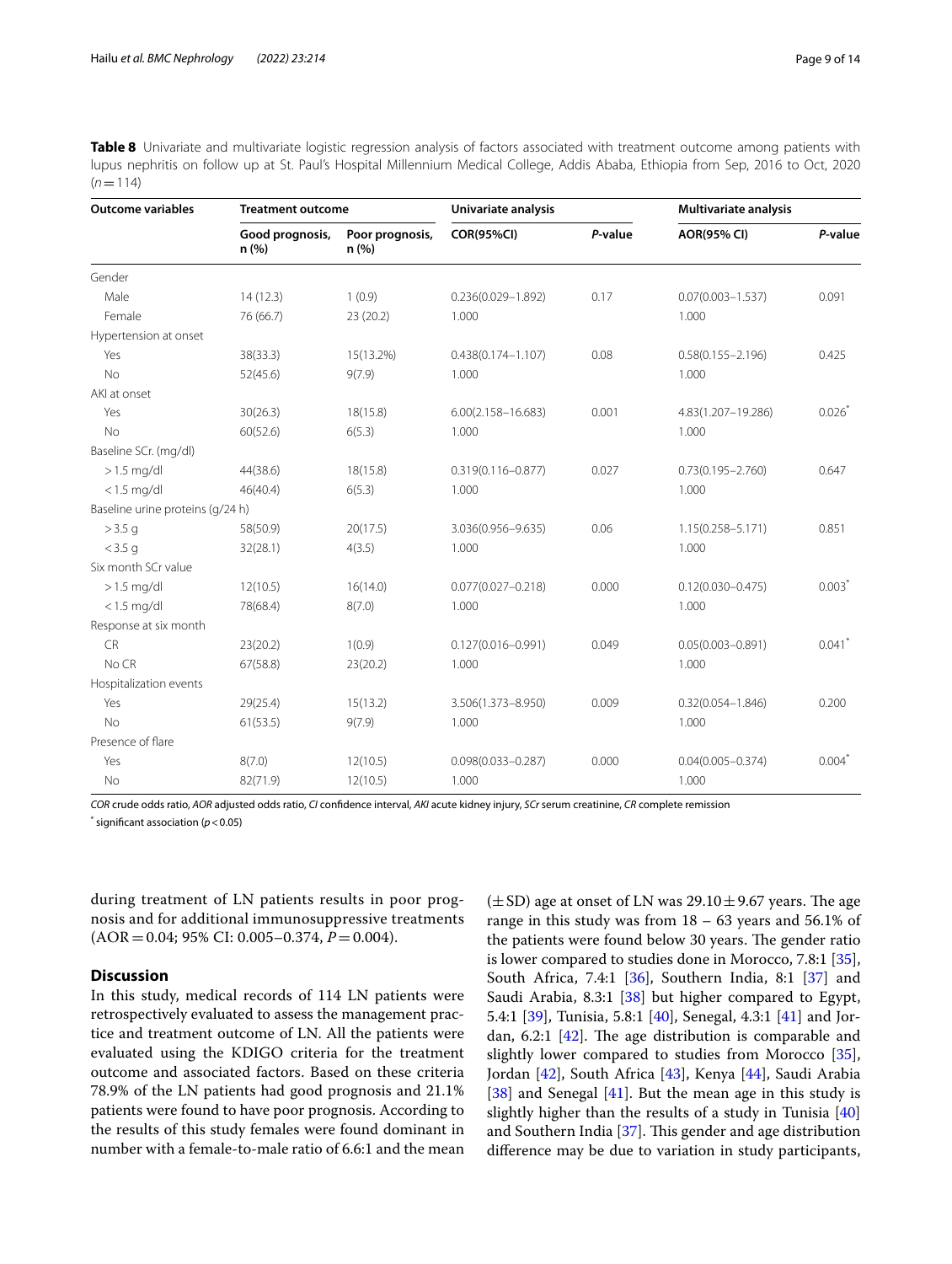study design, socioeconomic status and health care practice in screening and diagnosing of SLE patients for renal involvement follow up. The reason why LN is more dominant in females during childbearing age is that due to the exposure to high endogenous estrogen level which may increase the risk for the development of the disease. This is also supported by other study [[45\]](#page-12-42).

Edema at onset 97(85.1%), nephrotic syndrome 76(66.7%), hypertension 53(46.5%), hematuria 86(75.4%) and AKI 48(42.1%) were found the common initial clinical presentation in LN patients in this study. At the time of diagnosis of LN, mean SBP and DBP were  $129.52 \pm 19.96$  and  $82.59 \pm 14.32$  mmHg, respectively. This finding is similar to the results of a study done in Morocco where nephrotic syndrome (52.6%), hypertension (33.3%) and hematuria (76.3%) were the initial manifestations [[35\]](#page-12-32). Another study from South Africa reported that 54.8 and 31.0% of all patients had edema and hypertension, respectively, at onset of LN  $[36]$  $[36]$ . The study done in India reported 33.3% of the patients had hypertension and 34% nephrotic range proteinuria at the initial presentation [[37\]](#page-12-34). Edema, nephrotic syndrome, hypertension and hematuria, the most common initial clinical presentations in LN patients, were found similar with other studies [[40](#page-12-37)[–43](#page-12-40), [46\]](#page-12-43).

In this study, leucopenia 29(25.4%) and thrombocytopenia 19(16.7%) were found the common hematologic manifestations/disorders in LN patients. A study done by Shivaprasad et al.,in India reported similar fndings [\[37](#page-12-34)]. But this hematological manifestations is higher than the results of a study from Egypt  $[47]$  $[47]$ . The possible reason for this variation may be due to the diference in ethnicity, presence of comorbidities or complications at diagnosis and the type of medication taken.

The mean baselines of SCr, serum albumin and 24-h urine protein were  $2.45 \pm 2.167$  mg/dL,  $2.77 \pm 0.64$  mg/ dL and  $4.47 \pm 2.24$  g/24 h, respectively. At the initial presentation, the mean eGFR calculated using the CKD-EPI was  $58.36 \pm 42.31$  ml/min and majority of the patients (29.8%) were classified as stage 3 CKD. These fndings are comparable to the results of a study done in India [[37\]](#page-12-34). A study by Okpechi et al., in South Africa reported that the mean baseline eGFR is higher [\[36](#page-12-33)] compared to the present study. In addition, a similar study from Senegal, 2020 [[48](#page-13-0)] reported that the baseline eGFR is slightly higher. This discrepancy could be due to the diference in the study participants, the type of medication used and the formula used to calculate eGFR using MDRD and CKD-EPI.

Kidney biopsy was done for 71(62.3%) patients at initial presentation and most of them were classifed as class IV 28(39.4%) followed by class III 20(28.2%). This is similar to the fndings in India [\[37](#page-12-34)], Egypt [[47\]](#page-12-44), South Africa [\[43\]](#page-12-40), Tunisia [[40\]](#page-12-37) and Senegal [[41\]](#page-12-38) as class IV and class III were the commonest kidney biopsy in LN patients at the initial presentation.

A study in Jordan class IV and V were the most common pathological class of LN but class III are lower than  $[42]$  $[42]$  to this study. A study by Niang et al., in Senegal indicates that class IV and V were found the commonest [\[46](#page-12-43)]. In the present study class V were lower compared to studies done in South Africa [[36\]](#page-12-33), Egypt [[39](#page-12-36)], Senegal  $[48]$  $[48]$  and London  $[49]$  $[49]$ . This variation could be due to the availability and afordability of kidney biopsy in the study setting is limited.

In this study immunologic tests done at disease onset includes; 85(74.6%) were ANA positive, 31(27.2%) were Anti-dsDNA positive and 11(9.6%) were LA positive. Complement level determinations were also done for C3 (low) and C4 (low) in 44(38.6%) and 38(33.3%) respectively. These serologic tests were lower compared to other studies conducted  $[35-37, 40, 43, 49]$  $[35-37, 40, 43, 49]$  $[35-37, 40, 43, 49]$  $[35-37, 40, 43, 49]$  $[35-37, 40, 43, 49]$  $[35-37, 40, 43, 49]$  $[35-37, 40, 43, 49]$  $[35-37, 40, 43, 49]$ . The possible reason for this variation could be due to the difference on the availability and physicians' choice of diagnostic tests. In addition, it may be due to variation in study design and study participants.

The treatment regimen used for the different classes of LN for induction and maintenance therapies as well as other adjuvant drugs used were assessed in this study. According to this CYC and MMF were given as induction treatment and maintenance therapy coupled with 67(58.7%) and 34(29.8%) patients, then 76(66.7%) and 32(28.1%) patients, respectively. AZA was given in 14(12.2%) as a maintenance therapy. In addition, rituximab and tacrolimus were given in refractory LN patients. Prednisolone was used in all patients. This is similar to the fnding in Texas, 2011 most patients received IV CYC for induction, few use MMF but most patients use MMF as maintenance therapy and few use IV CYC for maintenance therapy [[24](#page-12-21)].

In the present study the use of MMF as induction and maintenance therapy is higher compared to previous studies done in Africa; most of them used CYC as induction treatment  $[29]$  $[29]$ . This may indicate good adherence to recent clinical practice guidelines in the study setting. The present study findings in line with study done in South Africa on 87 LN patients [\[50](#page-13-2)].

A study from Senegal in 2020 reports that at the induction phase most patients received steroids (with pulse methylprednisolone for 3 days followed by an oral prednisone) for a total of 99 LN patients  $[48]$  $[48]$ . This is similar to the present study on the choice of immunosuppressive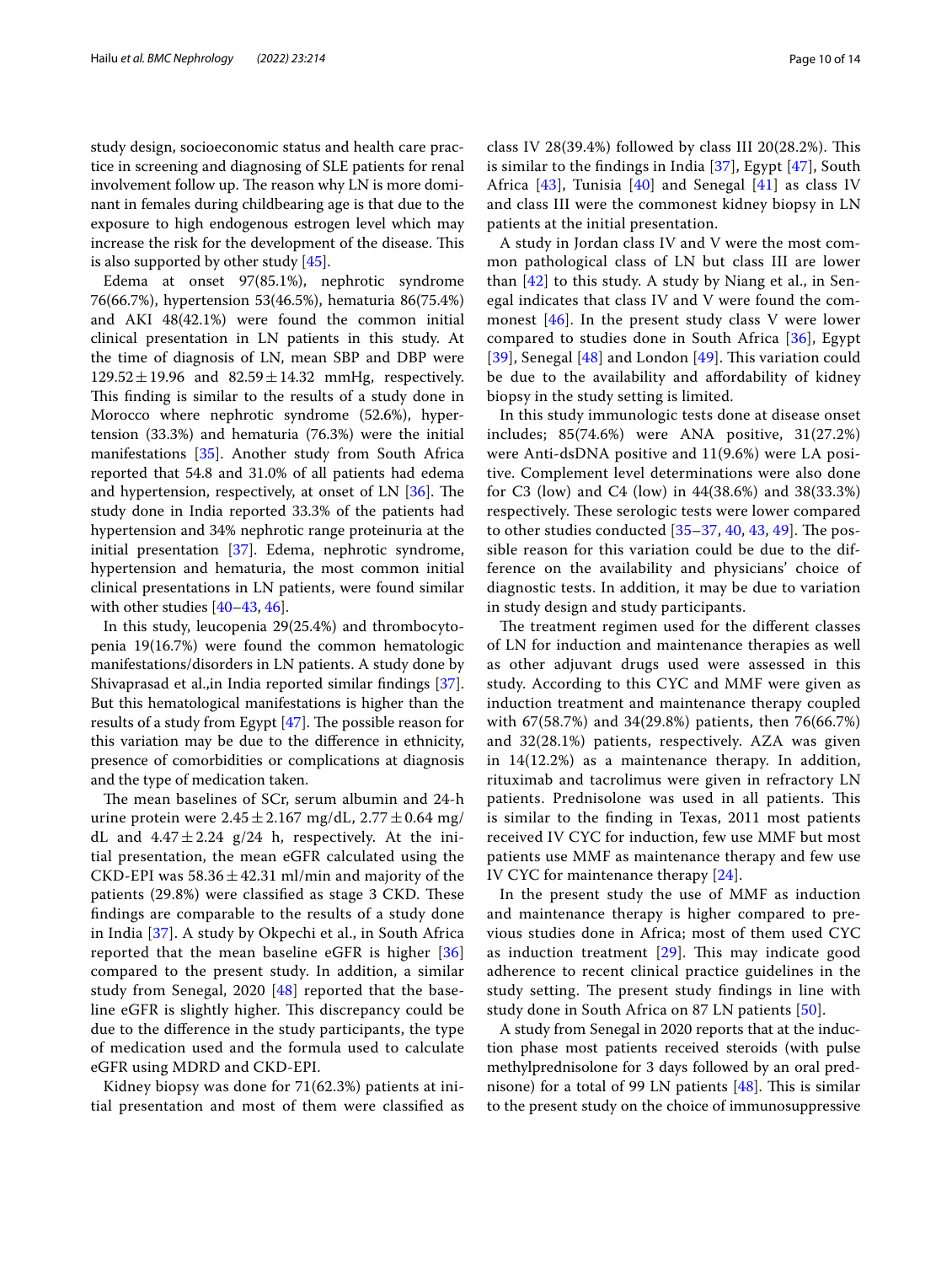drugs for the induction and maintenance therapy. On the other hand, study in South Africa for outcome of patients with membranous LN indicates that prednisolone plus CYC used commonly as induction. Also, more patients received prednisone and azathioprine for maintenance therapy. Few patients received prednisolone plus CYC as maintenance and MMF or prednisolone alone as maintenance  $[36]$  $[36]$ . This is also supported by a study done in Eastern India for short-term outcomes of LN patients uses CYC and MMF as induction agent [\[51](#page-13-3)].

In this study, most LN patients receive chloroquine, ACEI/ARB, anti-platelet agents and lipid lowering drugs as adjuvant therapy as supported by a study in South Africa  $[36]$  $[36]$  $[36]$ . This is also in line with the KDIGO 2021 guideline recommends that patients with LN should be treated with hydroxychloroquine or an equivalent antimalarial (chloroquine) unless contraindicated. It also recommends kidney protective therapy using RAAS blockage in LN patients is the key principle of patients to prevent progression to ESRD [[27\]](#page-12-28).

GI intolerance presented as abdominal pain, nausea or diarrhea was the most common 27(31.2%) adverse event reported from the use of MMF in this study. Diarrhea was reported as the frequent adverse event of MMF supported by other studies [[52,](#page-13-4) [53\]](#page-13-5). A study by Lu et al., done in active LN patients reports that 4.2% sufered from gastrointestinal upset as a side efect of MMF which resolved without discontinuation [\[54](#page-13-6)]. In addition, in this study, according to the treating physicians' the following adverse events were reported: peptic ulcer, cushingoid appearance, diabetes mellitus, leucopenia, psychosis, cataract/glaucoma, infection (candidiasis, herpes, urinary tract infection) and pleural efusion. Such adverse events also reported somewhere else [[36,](#page-12-33) [55](#page-13-7)] with diferent magnitude This adverse event variation could be due to diference in sample size and race of study participants, choice of immunosuppression and follow up period.

In the present study 40(35.1%) patients achieved complete remission, 51(44.7%) patients attained partial remission and 23(20.2%) patients had no remission to treatment at the end of the study. In addition, 7(6.14%) patients progressed/reached to ESRD and death occurred in  $4(3.51%)$  patients. This is comparable to the findings of South Africa [[50](#page-13-2)], India [\[37\]](#page-12-34), Morocco [[35\]](#page-12-32), Senegal [\[41](#page-12-38), [48\]](#page-13-0) and Eastern India [[51\]](#page-13-3). However, there are slight variations due to diferent study design, sample size, race of study participants, type of regimen, outcome criteria and diagnostic tests used.

Exacerbation or worsening of edema and relapse were found the common hospitalization events and reason for admission in LN patients during the study period in this study setting but the cause of death was not reported. A study by Ameh et al., reports that increased disease activity, kidney failure and infections were the common causes of mortality in LN patients  $[29]$  $[29]$ . This is also supported by other similar studies [\[35,](#page-12-32) [41](#page-12-38)].

There are different factors affecting the treatment outcome of LN patients depending on their race. In this study, AKI at onset, high SCr at six-months, no response at six-months to achieve complete remission and presence of fare were found the independent risk factors of poor treatment outcomes. The findings of this study comparable with other study [\[37](#page-12-34)]. However, a study by Momtaz et al., in Egypt reported that high baseline SCr, failure to achieve remission, hypertension, and nephritic fare were found the main risk factors for poor renal outcome [\[56](#page-13-8)]. Studies done in South Africa indicates that the factors associated with poor renal outcome in LN patients were elevated blood pressure, lack of complete remission at 6 months, nephrotic range proteinuria, low complement levels (C3 & C4) and positive doublestranded DNA [[36,](#page-12-33) [43](#page-12-40), [57](#page-13-9)]. Moreover, hypertension and nephrotic syndrome were factors of poor renal prognosis in many studies  $[40, 41, 51]$  $[40, 41, 51]$  $[40, 41, 51]$  $[40, 41, 51]$  $[40, 41, 51]$  $[40, 41, 51]$  $[40, 41, 51]$ . There may be slightly variations due to diferences in the composite end points used such as drug choice, availability of diagnostic tests for histological identifcation, referral and follow up practice, racial variation which basically afects the treatment response and associated complications.

In this fnding indicates that patients who develop AKI  $(p=0.026)$  were found to be 4.8 times higher odds of poor prognosis than those without. This is similar to the fnding of Senegal and South Africa reports [\[41](#page-12-38), [43](#page-12-40)]. LN patients who did not attain complete remission at six-months ( $p=0.041$ ) have 5% higher risk of poor renal prognosis. This is supported by a study in South Africa [[36,](#page-12-33) [57\]](#page-13-9) in which failure to achieve remission following induction therapy or lack of complete remission at 6 months results in poor renal prognosis.

Any history of relapse or flares  $(p=0.004)$  during treatment of LN patients results in poor prognosis and to this efect needs additional immunosuppressive treatment. This is supported by a study done by Kammoun et al., and Sircar et al., in which high activity index score of LN was associated with poor renal prognosis [[40](#page-12-37), [51](#page-13-3)]. A study in Texas a high chronicity index is associated with poor response and MMF as a maintenance agent may improve the response to treatment  $[24]$  $[24]$ . But the use of MMF as maintenance therapy does not result any signifcant association in the present study. This may be affected by the sample size and availability of the medication.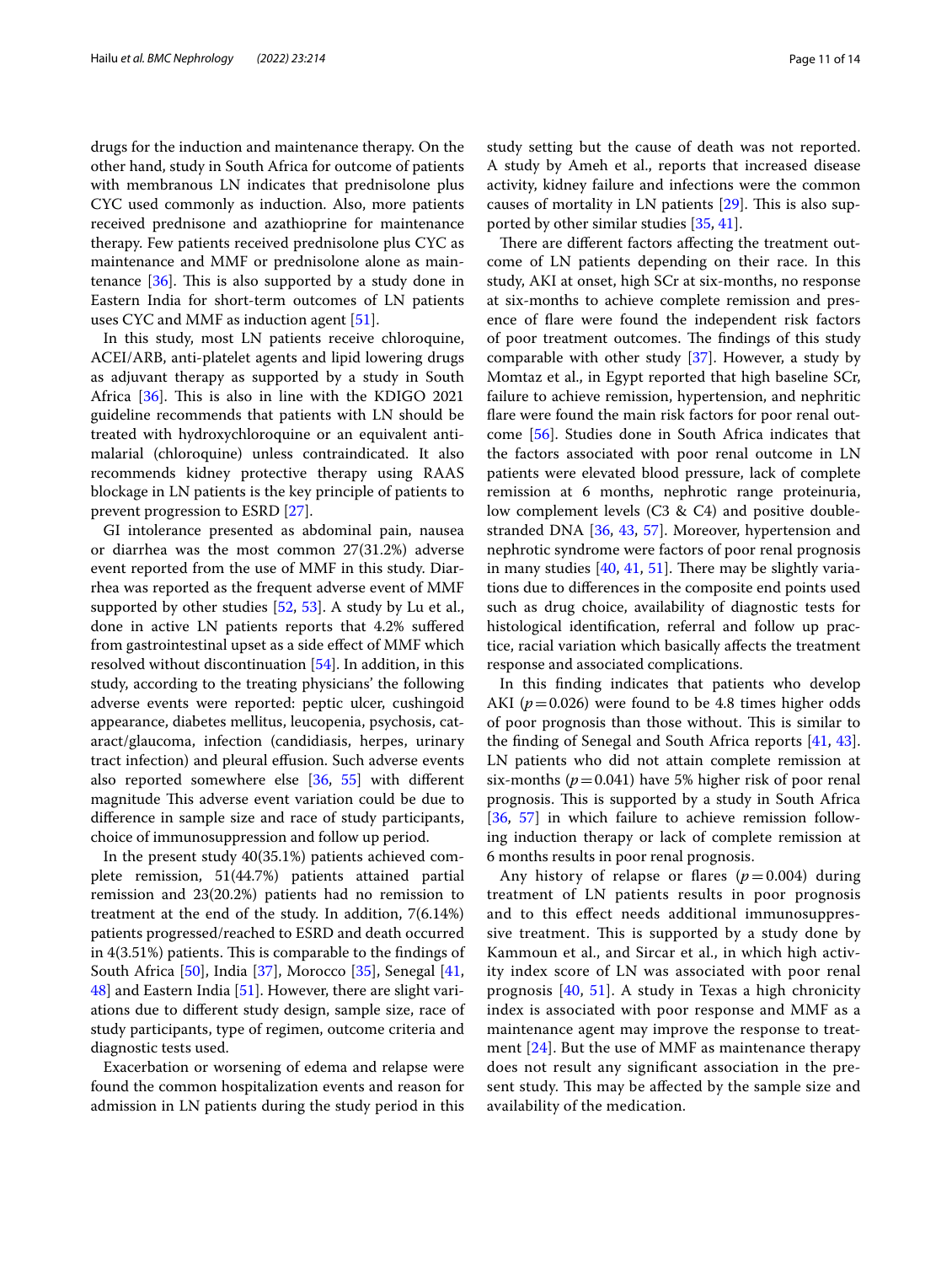## **Limitation of the study**

This study used a retrospective chart review of patients and many patients were excluded due to incomplete records and lost to follows up. The sample size used was small due to a single-center study as the kidney biopsy is limited to a few centers. In addition, a lot of patients did not aford repeated biopsy tests and decided their outcome by another alternative clinical diagnosis. All adverse drug events in this study were reported by physicians. However, any causality assessment was not done for these adverse drug event caused by either the LN medications or not. No evaluation was done for the nonpharmacologic intervention since the retrospective study and also difficult to find other important socio-demographic variables. Many patients shifted from one regimen to another due to interrupted supply and high cost of immunosuppressive medications and this may afect the treatment outcome.

## **Conclusion**

The treatment outcome of LN patients in this study was found comparable to other study fndings, but relapse, treatment-related complications and adverse events of steroids and other immunosuppressive regimens needs close monitoring. AKI at onset, increased SCr at sixmonths, no response at six-months to achieve complete remission and presence of fares were predictors of poor treatment outcome.

#### **Recommendation**

Prospective, multicenter, long-term study with a large sample size should be done so that the basic clinical and laboratory measurements are accurate and treatment-related adverse events will be easily identified. Health institutions and policymakers should work on the surveillance/early identification of SLE patients for renal involvement. Kidney biopsy should be done for all LN patients for specific management and minimize under diagnoses and under-reporting. Drug policymakers should work on the continuous availability of effective drugs for LN patients and help on the cost of the drug-using reimbursement policies or health insurance/ in accordance with the patients' socioeconomic status. Since LN is more prevalent in young women of childbearing age counseling with regard to contraception and pregnancy should be done early. Clinicians should adopt at diagnosing SLE and LN with proper referral and management system. Clinical pharmacists should work closely with nephrologists to minimize the drug-related adverse events so that maximize the treatment outcome.

#### **Abbreviations**

AKI: Acute kidney injury; ANA: Antinuclear Antibodies; Anti-dsDNA: Anti-double strand DNA; AZA: Azathioprine; CNIs: Calcineurin Inhibitors; CYC: Cyclophosphamide; CKD: Chronic Kidney Disease; CKD-EPI: Chronic Kidney Disease Epidemiology Collaboration; ESRD: End-Stage Renal Disease; GFR: Glomerular Filtration Rate; GN: Glomerulonephritis; FSGS: Focal Segmental Glomerulosclerosis; ISN/RPS: International Society of Nephrology /Renal Pathology Society; KDIGO: Kidney Disease Improving Global Outcomes; LA: Lupus anticoagulants; LN: Lupus Nephritis; NIH: National Institute of Health; MMF: Mycophenolate Mofetil; SLE: Systemic Lupus Erythematosus; SLICC: Systemic Lupus Interna‑ tional Collaborating Clinics; SPHMMC: St. Paul's Hospital Millennium Medical College; UPCR: Urine Protein to Creatinine Ratio.

### **Supplementary Information**

The online version contains supplementary material available at [https://doi.](https://doi.org/10.1186/s12882-022-02846-z) [org/10.1186/s12882-022-02846-z.](https://doi.org/10.1186/s12882-022-02846-z)

**Additional fle 1.**

### **Acknowledgements**

We would like to acknowledge Addis Ababa University for fnancial support. and St. Paul's Hospital Millennium Medical College for allowing us to access the data for conducting this study.

#### **Authors' contributions**

GTH designed and conducted the study, analyzed and interpreted results and drafted the manuscript. ABB, SUH and SG were involved in the design of the study, supervision, drafting of the manuscript and its critical review. All authors read and approved the fnal manuscript to be published.

## **Funding**

The study was supported by Addis Ababa University.

#### **Availability of data and materials**

All relevant data are included in the article and uploaded as supporting information fles. Extra data are accessed upon reasonable request of the corresponding author.

#### **Declarations**

#### **Ethics approval and consent to participate**

Prior to study initiation, the ethical clearance was obtained from School of Pharmacy Ethical Review Committee, College of Health Science, Addis Ababa University with letter reference number ERB/SOP/206/10/2020. In addition, permission was obtained from Institutional Review Board (IRB) of St. Paul's Hospital Millennium Medical College with letter reference number P0923/210. The School of Pharmacy Ethical Review Committee and the IRB of St. Paul's Hospital Millennium Medical College were waived the need to obtain informed consent for the collection, analysis and publication of the retrospectively obtained and anonymized data for this non-interventional study. All methods were carried out in accordance with the relevant guidelines and regulations. Only numerical identifications were used as a reference. Confidentiality and anonymity of subject was maintained by not recording identifying details, such as name or any other personal identifers. No disclosure of any name of the patients, the healthcare professional in relation to the fndings.

#### **Consent for publication**

Not applicable.

#### **Competing interests**

The authors declare that they have no competing interests.

#### **Author details**

<sup>1</sup> Department of Pharmacology and Clinical Pharmacy, School of Pharmacy, College of Health Sciences, Addis Ababa University, Addis Ababa, Ethiopia. 2 <sup>2</sup> Department of Internal Medicine, St. Paul's Hospital Millennium Medical College, Addis Ababa, Ethiopia.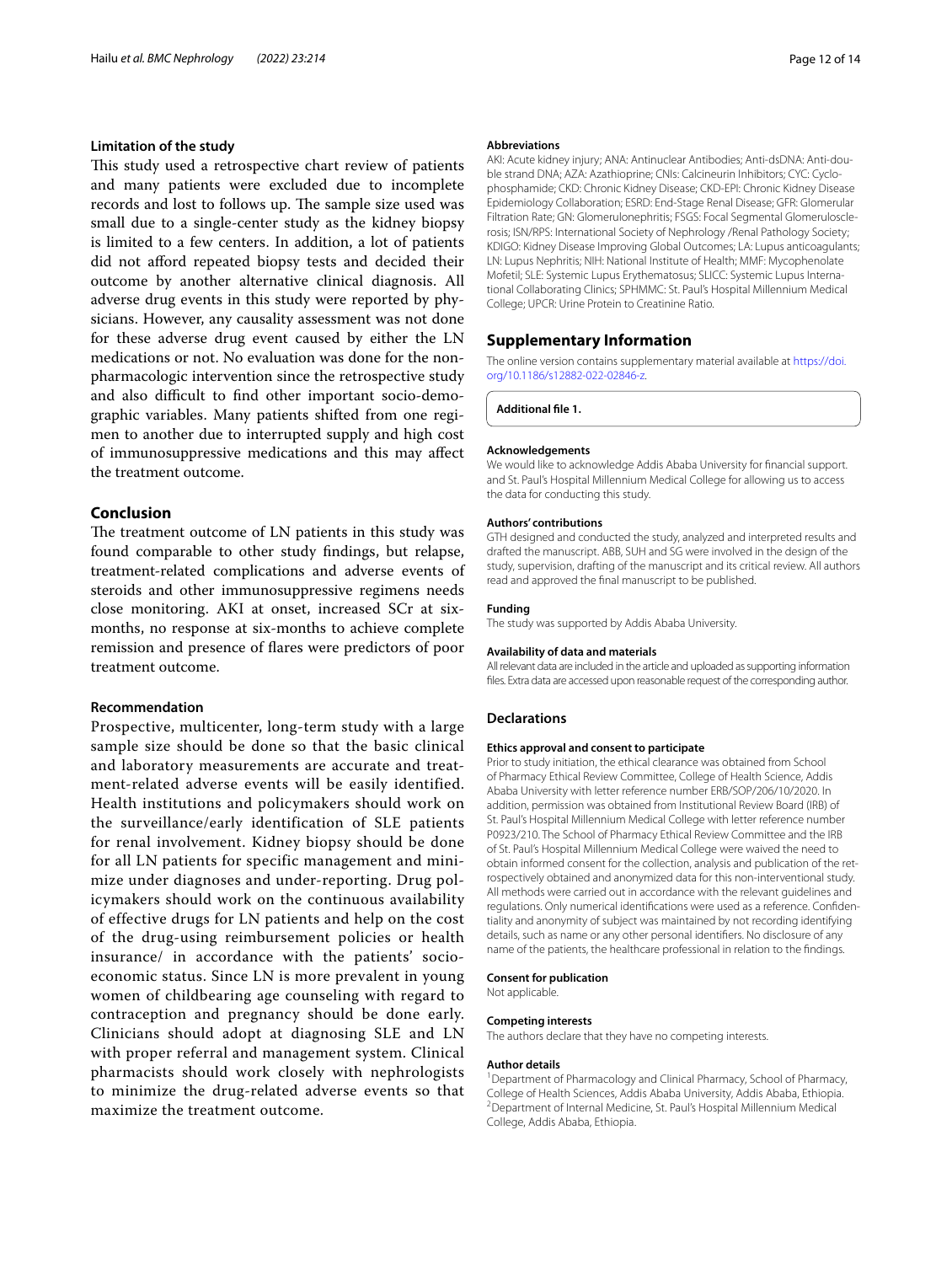Received: 26 January 2022 Accepted: 8 June 2022

- **References**
- <span id="page-12-0"></span>1. PR. Roshni SP, Devu Pavithran and Kevin Krepash: LIFE THREATENING COMPLICATIONS OF SYSTEMIC LUPUS ERYTHEMATOSUS-AN OVER VIEW. *IJRPC* 2015, 5(3):420–424.
- <span id="page-12-24"></span>2. Chan DYHYTM. Lupus Nephritis in Asia: Clinical Features and Management. Kidney Dis (Basel). 2015;1:100–9.
- <span id="page-12-1"></span>3. Manole COJOCARU IMC, Isabela SILOSI, Camelia Doina VRABIE: Manifestations of Systemic Lupus Erythematosus. Mædica - J Clin Med 2011, 6(4).
- <span id="page-12-2"></span>4. Mok C, Kwok RC, Yip PS. Efect of renal disease on the standardized mortality ratio and life expectancy of patients with systemic lupus erythematosus. Arthritis Rheum. 2013;65(8):2154–60.
- <span id="page-12-3"></span>5. Borchers AT, Keen CL, Shoenfeld Y, Gershwin ME. Surviving the butterfy and the wolf: mortality trends in systemic lupus erythematosus. Autoimmun Rev. 2004;3(6):423–53.
- <span id="page-12-4"></span>6. Jakes RW, Bae SC, Louthrenoo W, Mok CC, Navarra SV, Kwon N. Systematic review of the epidemiology of systemic lupus erythematosus in the Asia-Pacifc region: prevalence, incidence, clinical features, and mortality. Arthritis Care Res. 2012;64(2):159–68.
- <span id="page-12-5"></span>7. Feldman CH, Hiraki LT, Liu J, Fischer MA, Solomon DH, Alarcón GS, Winkelmayer WC, Costenbader KH. Epidemiology and sociodemographics of systemic lupus erythematosus and lupus nephritis among US adults with Medicaid coverage, 2000–2004. Arthritis Rheum. 2013;65(3):753–63.
- <span id="page-12-6"></span>8. HM Bastian JR, G McGwin Jr, GS Alarco´n, AW Friedman, BJ Fessler, BA Baethge and JD Reveille: Systemic lupus erythematosus in three ethnic groups. XII. Riskfactors for lupus nephritis after diagnosis. *Lupus* 2014, 11(November 2001):152–160.
- <span id="page-12-7"></span>9. Fernandez D, Kirou KA. What causes lupus fares? Curr Rheumatol Rep. 2016;18(3):1–10.
- <span id="page-12-8"></span>10. Dörner T, Furie R. Novel paradigms in systemic lupus erythematosus. The Lancet. 2019;393(10188):2344–58.
- <span id="page-12-9"></span>11. Schmidt E. TONY HP, BRÖCKER EB, Kneitz C: Sun-induced life-threatening lupus nephritis. Ann N Y Acad Sci. 2007;1108(1):35–40.
- <span id="page-12-10"></span>12. Sanders C, Van Weelden H, Kazzaz G, Sigurdsson V, Toonstra J, Bruijnzeel-Koomen C. Photosensitivity in patients with lupus erythematosus: a clinical and photobiological study of 100 patients using a prolonged phototest protocol. Br J Dermatol. 2003;149(1):131–7.
- <span id="page-12-11"></span>13. Diallo M, Diatta B, Diop A, Ndiaye M, Ndiaye M, Seck B, Niang S. Lupus erythematosus in senegal: Study of 340 cases. Dermatol Case Rep. 2017;2(135):2.
- <span id="page-12-12"></span>14. Bija MD, Namme HL, Ashuntantang G, Epée H, Kemta F, Kwedi F, Ngatat C, Singwe MN: Clinical presentation, treatment and outcome of patients with systemic lupus erythematosus seen at a rheumatology clinic in Douala, Cameroon. Health Sci Dis 2014, 15(2).
- <span id="page-12-13"></span>15. Yo J, Barbour T, Nicholls K. Management of refractory lupus nephritis: challenges and solutions. Open Access Rheumatol. 2019;11:179–88.
- <span id="page-12-14"></span>16. Zickert A, Sundelin B, Svenungsson E, Gunnarsson I. Role of early repeated renal biopsies in lupus nephritis. Lupus Sci Med. 2014;1(1).
- <span id="page-12-15"></span>17. Hahn BH, Mcmahon MA, Wilkinson A, Wallace WD, Daikh DI, Fitzgerald JD, Karpouzas GA, Merrill JT, Wallace DJ, Yazdany J. American College of Rheumatology guidelines for screening, treatment, and management of lupus nephritis. Arthritis Care Res. 2012;64(6):797–808.
- <span id="page-12-16"></span>18. Mok C. Prognostic factors in lupus nephritis. Lupus. 2005;14(1):39–44.
- <span id="page-12-17"></span>19. Almaani S, Meara A, Rovin BH. Update on lupus nephritis. Clin J Am Soc Nephrol. 2017;12(5):825–35.
- <span id="page-12-18"></span>20. Lee Y, Song G. Comparative efficacy and safety of tacrolimus, mycophenolate mofetil, azathioprine, and cyclophosphamide as maintenance therapy for lupus nephritis. Z Rheumatol. 2017;76(10):904–12.
- 21. Walsh M, James M, Jayne D, Tonelli M, Manns BJ, Hemmelgarn BR. Mycophenolate mofetil for induction therapy of lupus nephritis: a systematic review and meta-analysis. Clin J Am Soc Nephrol. 2007;2(5):968–75.
- <span id="page-12-19"></span>22. Contreras G, Pardo V, Leclercq B, Lenz O, Tozman E, O'Nan P, Roth D. Sequential therapies for proliferative lupus nephritis. N Engl J Med. 2004;350(10):971–80.
- <span id="page-12-20"></span>23. Singh JA, Hossain A, Kotb A, Oliveira A, Mudano AS, Grossman J, Winthrop K, Wells GA. Treatments for lupus nephritis: a systematic review and network metaanalysis. J Rheumatol. 2016;43(10):1801–15.
- <span id="page-12-21"></span>24. Sandeep Singh XJZ. Chul Ahn, and Ramesh Saxena: A Retrospective Analysis of Clinical Presentation of Lupus Nephritis. Am J Med Sci. 2011;342(6):467–73.
- <span id="page-12-22"></span>25. Garabed Eknoyan NL, David C. Wheeler, Michel Jadoul, Wolfgang C. Winkelmayer: CLINICAL PRACTICE GUIDELINE ON GLOMERULAR DISEASES. *KDIGO* 2020.
- 26. Navarro D. Treatment of lupus nephritis-past, present and (near) future. Portuguese Journal of Nephrology and Hypertension. 2020;34:42–50.
- <span id="page-12-28"></span>27. Rovin BH, Adler SG, Barratt J, Bridoux F, Burdge KA, Chan TM, Cook HT, Fervenza FC, Gibson KL, Glassock RJ, KDIGO 2021 Clinical Practice Guideline for the Management of Glomerular Diseases. Kidney Int. 2021;100(4):S1–276.
- <span id="page-12-23"></span>28. Mejía-Vilet JM, Ayoub I: The Use of Glucocorticoids in Lupus Nephritis: New Pathways for an Old Drug. Front Med 2021, 8.
- <span id="page-12-25"></span>29. Ameh O, Kengne A, Jayne D, Bello A, Hodkinson B, Gcelu A, Okpechi I. Standard of treatment and outcomes of adults with lupus nephritis in Africa: a systematic review. Lupus. 2016;25(11):1269–77.
- <span id="page-12-26"></span>30. Tifn N, Hodkinson B, Okpechi I. Lupus in Africa: can we dispel the myths and face the challenges? Lupus. 2014;23(1):102–11.
- <span id="page-12-27"></span>31. Uribe A, Ho K, Agee B, McGwin G Jr, Fessler B, Bastian H, Reveille J, Alarcón G. Relationship between adherence to study and clinic visits in systemic lupus erythematosus patients: data from the LUMINA cohort. Lupus. 2004;13(8):561–8.
- <span id="page-12-29"></span>32. Flack JM, Adekola B. Blood pressure and the new ACC/AHA hypertension guidelines. Trends Cardiovasc Med. 2020;30(3):160–4.
- <span id="page-12-30"></span>33. Unger T, Borghi C, Charchar F, Khan NA, Poulter NR, Prabhakaran D, Ramirez A, Schlaich M, Stergiou GS, Tomaszewski M. International Society of Hypertension global hypertension practice guidelines. Hypertension. 2020;75(6):1334–57.
- <span id="page-12-31"></span>34. Bailey C, Peddie D, Wickham ME, Badke K, Small SS, Doyle-Waters MM, Balka E, Hohl CM. Adverse drug event reporting systems: a systematic review. Br J Clin Pharmacol. 2016;82(1):17–29.
- <span id="page-12-32"></span>35. Haddiya I, Hamzaoui H, Tachfouti N, Al Hamany Z, Radoui A, Zbiti N, Amar Y, Rhou H, Benamar L, Ouzeddoun N. Features and outcomes of lupus nephritis in Morocco: analysis of 114 patients. Int J Nephrol Renov Dis. 2013;6:249.
- <span id="page-12-33"></span>36. Okpechi IG, Ayodele OE, Jones ES, Duffield M, Swanepoel CR. Outcome of patients with membranous lupus nephritis in Cape Town South Africa. Nephrol Dial Transplant. 2012;27(9):3509–15.
- <span id="page-12-34"></span>37. Shivaprasad S, Umesh L, Ravi S, Niranjan M, Shivanagouda R. Clinical spectrum and short-term outcomes of lupus nephritis: Experience from a state run tertiary care centre in southern India. International Journal of Medical Research & Health Sciences. 2016;5(11):431–7.
- <span id="page-12-35"></span>38. Al Arfaj AS, Khalil N, Al Saleh S. Lupus nephritis among 624 cases of systemic lupus erythematosus in Riyadh. Saudi Arabia Rheumatology international. 2009;29(9):1057–67.
- <span id="page-12-36"></span>39. Salwa Ibrahim AF. Sawsan Fadda, Dawlet Belal: A Five-year Analysis of the Incidence of Glomerulonephritis at Cairo University Hospital-Egypt. Saudi J Kidney Dis Transpl. 2012;23(4):866–70.
- <span id="page-12-37"></span>40. Kammoun K, Jarraya F, Bouhamed L, Kharrat M, Makni S, Hmida MB, Makni H, Kaddour N, Boudawara T, Bahloul Z. Poor prognostic factors of lupus nephritis. Saudi J Kidney Dis Transpl. 2011;22(4):727.
- <span id="page-12-38"></span>41. Mansour M. Prognostic Aspects of Lupus Nephritis at Aristide Le Dantec University Hospital in Dakar. Ann Clin Nephrol. 2020;4:101.
- <span id="page-12-39"></span>42. Farah RI, Dannoun E, Abu Shahin N, AlRyalat SA: Characteristics and histological types of lupus nephritis in a Jordanian tertiary medical center. BioMed Res Int 2019, 2019.
- <span id="page-12-40"></span>43. Okpechi I, Swanepoel C, Tiffin N, Duffield M, Rayner B. Clinicopathological insights into lupus nephritis in South Africans: a study of 251 patients. Lupus. 2012;21(9):1017–24.
- <span id="page-12-41"></span>44. Nyambane E, Kabinga S, Genga E, Ngigi J, Achieng L, Otieno F, McLigeyo S. RENAL INVOLVEMENT IN SLE: KENYA PERSPECTIVE. Kidney Int Rep. 2020;5(3):S374.
- <span id="page-12-42"></span>45. Ceccarelli F, Perricone C, Borgiani P, Ciccacci C, Rufni S, Cipriano E, Alessandri C, Spinelli FR, Sili Scavalli A, Novelli G: Genetic factors in systemic lupus erythematosus: contribution to disease phenotype. J Immunol Res 2015, 2015.
- <span id="page-12-43"></span>46. Niang A, Ka E, Dia D, Pouye A, Kane A, Dieng M, Ka M, Diouf B, Ndiaye B, Moreira-Diop T. Lupus nephritis in Senegal: a study of 42 cases. Saudi Journal of Kidney Diseases and Transplantation. 2008;19(3):470.
- <span id="page-12-44"></span>47. Mahmoud G, Zayed H, Ghoniem S. Renal outcomes among Egyptian lupus nephritis patients: a retrospective analysis of 135 cases from a single centre. Lupus. 2015;24(3):331–8.